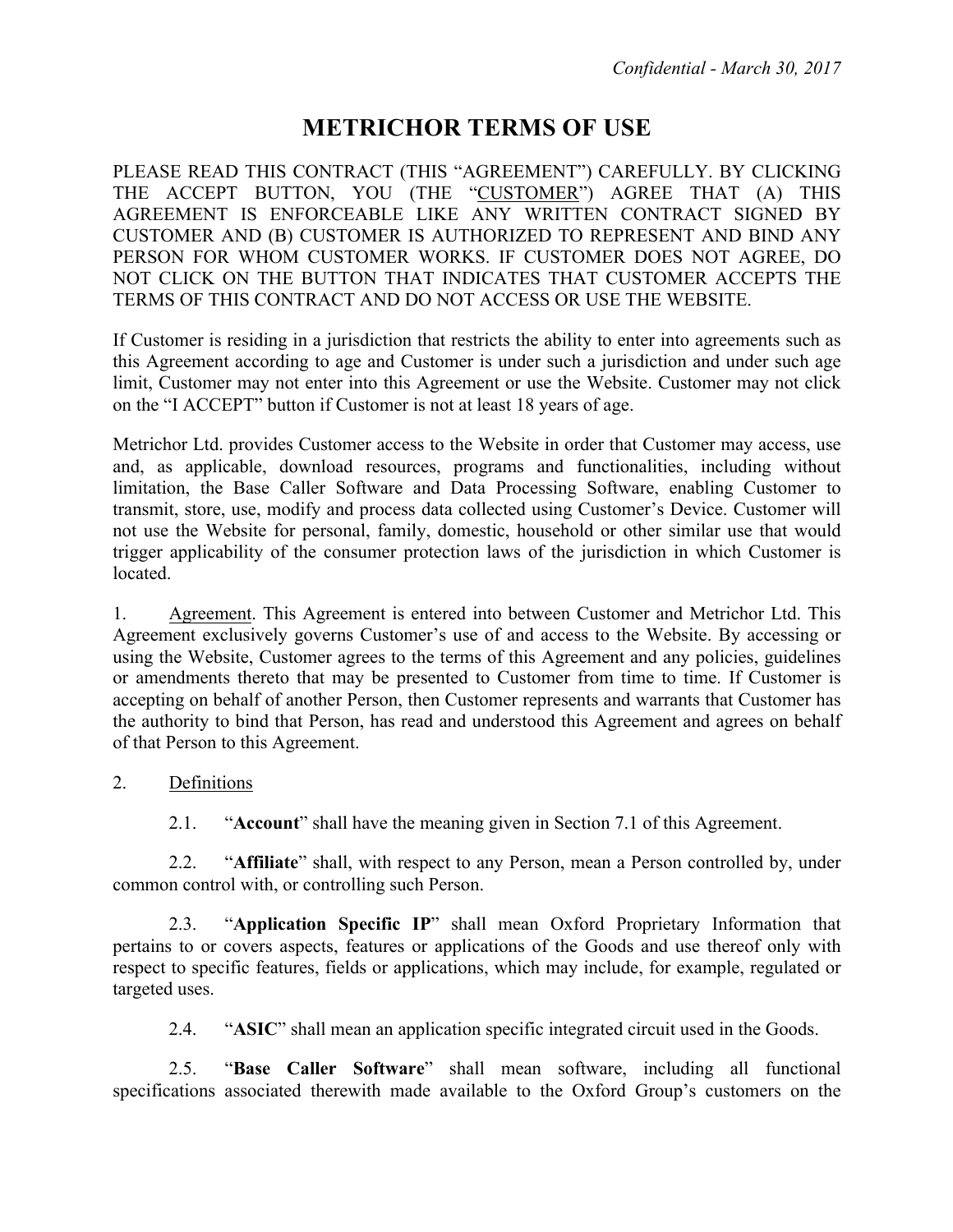Oxford Group's websites, as amended from time to time (the "Base Caller Documentation"), designed to convert certain Instrument Data to Biological Data, as may be made available to Customers by Oxford, whether free of charge or for a fee.

2.6. "**Biological Data**" shall mean any data that provides a characterization of the biological, genetic, biochemical and/or physiological properties, compositions, or activities of the materials to be analyzed using the Goods. Biological Data shall include processed nucleotide sequence data but shall exclude Instrument Data.

2.7. "**Commercial**" shall mean primarily intended for or directed towards commercial advantages or monetary compensation.

2.8. "**Consumables**" shall mean a Wash Kit, Sequencing Kit and other chemicals and materials available from Oxford and used to run samples in the quantity appropriate for Customer's use, which standard quantity is stated on Oxford's website, and of a type and mix suited to Customer's use, which type and mix is requested in Customer's Order. Consumables include, without limitation, enzymes and adaptors that enable sample preparation methods, molecular tethers that enable improved analyte to nanopore binding through interactions with the membranes, enzymes that allow for controlled transport of analytes through nanopores, buffered solutions for improved ionic conductance and solutions for washing the Flow Cells between samples.

2.9. "**Content**" shall mean all information, data, text, sound, photographs, graphics, video, messages or other materials.

2.10. "**Data Processing Software**" shall mean the Base Caller Software and applications in the data processing pipeline that Metrichor Ltd. or Oxford may, in its sole discretion, make available, which may include, Metrichor Ltd.'s "what's in my pot" tool, barcoding caller(s), variant caller(s), assembly tool(s), alignment tool(s), and/or data visualization tool(s).

2.11. "**Data Storage**" shall have the meaning given in Section 5.1 of this Agreement.

2.12. "**Device**" shall mean the MinION, the GridION, the PromethION or any combination thereof, to the extent purchased by Customer from Oxford pursuant to an Order.

2.13. "**Fee**" shall have the meaning given in Section 8.1 of this Agreement.

2.14. "**Flow Cell**" shall mean the flow cell with pre-loaded nanopores, membranes that hold the nanopores and electrochemistry on a chip surface, designed for the applicable Device.

2.15. "**Goods**" shall mean, together, the Hardware and Consumables.

2.16. "**GridION**" shall mean the outer casing into which five Flow Cells fit, and associated electronic components.

2.17. "**Hardware**" shall mean Devices and Flow Cells.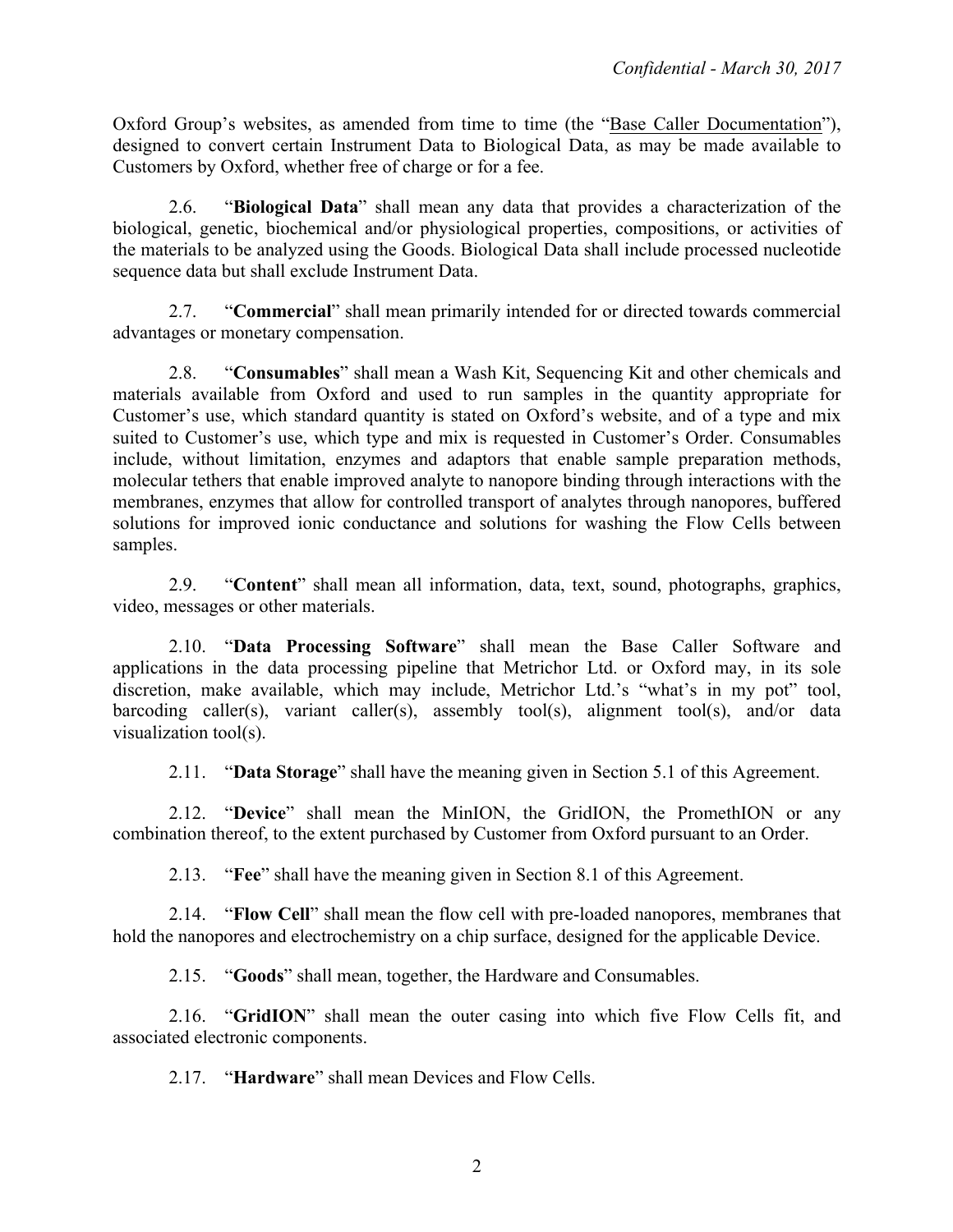2.18. "**Instrument Data**" shall mean any data generated by or through use of a Device, including, without limitation, instrument run reports, run parameters, run operating conditions, and any data generated by or available through use of Software that is not Biological Data.

2.19. **"Intellectual Property Rights"** shall mean patents, rights to inventions, copyright and related rights, moral rights, trade marks, business names and domain names, rights in get-up and trade dress, goodwill and the right to sue for passing off, rights in designs, rights in computer software, database rights, rights to use, and protect the confidentiality of, confidential information (including know-how and trade secrets) and all other intellectual property rights, in each case whether registered or unregistered and including all applications and rights to apply for and be granted, renewals or extensions of, and rights to claim priority from, such rights and all similar or equivalent rights or forms of protection which subsist or will subsist now or in the future in any part of the world.

2.20. "**Law**" shall mean any local, state or federal law, order or regulation of the United States of America (the " $U.S.'$ ) or the United Kingdom (the " $U.K.'$ ), or any law, order or regulation of another sovereign with jurisdiction over Customer or Website.

2.21. "**License**" shall have the meaning given in Section 3.1 of this Agreement as limited by other provisions herein.

2.22. "**Metrichor Interface**" shall mean a website provided by Metrichor Ltd. from which applications in the data processing pipeline may be accessed for purposes of processing Instrument Data and/or Biological Data.

2.23. "**Epi2me Agent Software**" shall mean Metrichor Ltd.'s Epi2me Agent Software that Customer must download from a website designated by Metrichor Ltd. to manage the transfer of data files from the Customer's workstation to and from the Website for processing and reporting, including, without limitation: (a) the object code version of the software; (b) all functional specifications associated with the Epi2me Agent software made available to Oxford's customers on the Oxford Group's websites, as amended from time to time (the "Epi2me Agent Documentation") and (c) all updates, replacements, revisions, enhancements, additions, conversions, modifications, copies, derivative works, inventions, discoveries, patentable or copyrightable matter, concepts, expertise, techniques, patents, copyrights, trade secrets and other related legal rights of the foregoing items associated with the Epi2me Agent Software.

2.24. "**Metrichor Ltd.**" shall mean Metrichor Limited, a subsidiary of Oxford Nanopore Technologies Ltd., registered in England under company number 08534345 and having its registered office at Edmund Cartwright House 4 Robert Robinson Avenue, Oxford Science Park, Oxford OX4 4GA.

2.25. **"MinION"** shall mean the outer casing into which one Flow Cell fits, and associated electronic components.

2.26. "**MinKNOW Software**" shall mean Oxford's MinKNOW Software that Customer must download from a website designated by Oxford to manage MinION operations, including, without limitation: (a) the object code version of the software; (b) all functional specifications associated with the MinKNOW software made available to Oxford customers on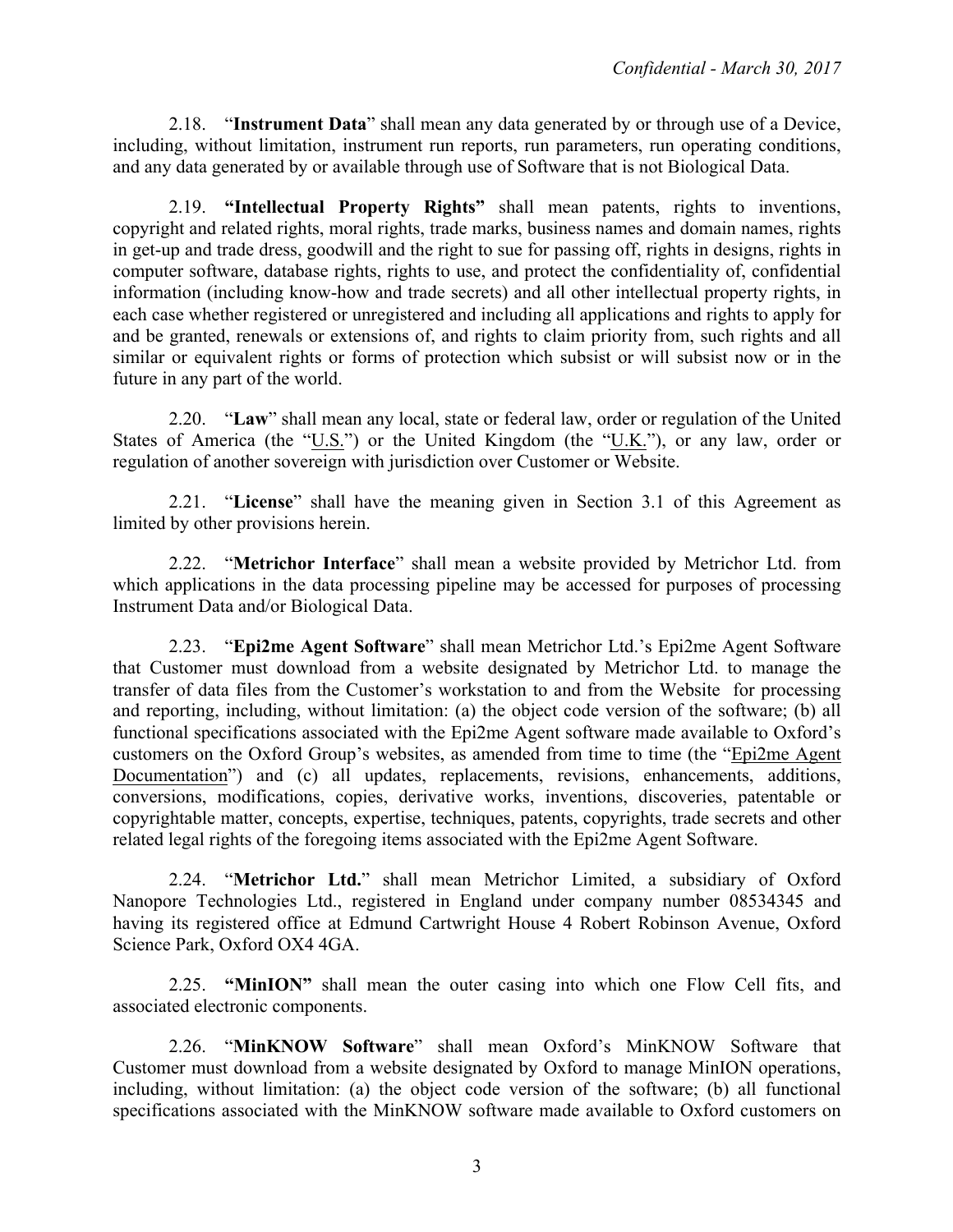the Oxford Group's websites, as amended from time to time (the "MinKNOW Documentation") and (c) all updates, replacements, revisions, enhancements, additions, conversions, modifications, copies, derivative works, inventions, discoveries, patentable or copyrightable matter, concepts, expertise, techniques, patents, copyrights, trade secrets and other related legal rights of the foregoing items associated with the MinKNOW Software.

2.27. "**Non-Commercial**" shall mean not intended for or directed towards commercial advantages or monetary compensation.

2.28. "**Order**" shall mean Customer's order for the Goods, as set out in an electronic order placed via the Oxford website, http://www.nanoporetech.com, or other web address specified in the order.

2.29. "**Oxford**" shall mean, with respect to any Order, the member of the Oxford Group that is a counterparty to such Order.

2.30. "**Oxford Confidential Information**" shall mean any information disclosed by any member of the Oxford Group that is disclosed in a manner such that Customer should reasonably understand such information to be confidential. Oxford Confidential Information shall, regardless of marking, include, but is not limited to, Oxford Proprietary Information, MinKNOW Documentation, Base Caller Documentation, the Consumables, Instrument Data, and research, development, trade secrets, software design, data collection, inventions, source code, APIs, software specifications, software routines, screen displays, data entry formats, data base structures, data base formats, flow charts, print outs and prompting sequences embodied in any software of the Oxford Group; provided, however, Oxford Confidential Information shall not include (a) any information already in the public domain (other than as a result of a violation of any duty of confidentiality) at the time of disclosure by the applicable member of the Oxford Group; (b) Biological Data; (c) information already known to Customer at the time of disclosure (other than as a result of a violation of any duty of confidentiality); or (e) information disclosed to Customer in good faith by a third party who has an independent right to such information (other than as a result of a violation of any duty of confidentiality).

2.31. "**Oxford Group**" shall mean Oxford Nanopore Technologies, Ltd., and any of its Affiliates.

2.32. "**Oxford Proprietary Information**" shall mean (a) the Hardware, Software, the Website and Instrument Data; and (b) all other materials owned or licensed by any member of the Oxford Group, including the design and processes used to manufacture the Goods and any Intellectual Property Rights therein or appurtenant thereto.

2.33. "**Party**" or "**Parties**" in singular or plural usage, shall mean Customer or Metrichor Ltd. as required by the context.

2.34. "**Person**" shall mean any individual, firm, partnership, company, corporation, association, organization, government, government agency or other legal entity.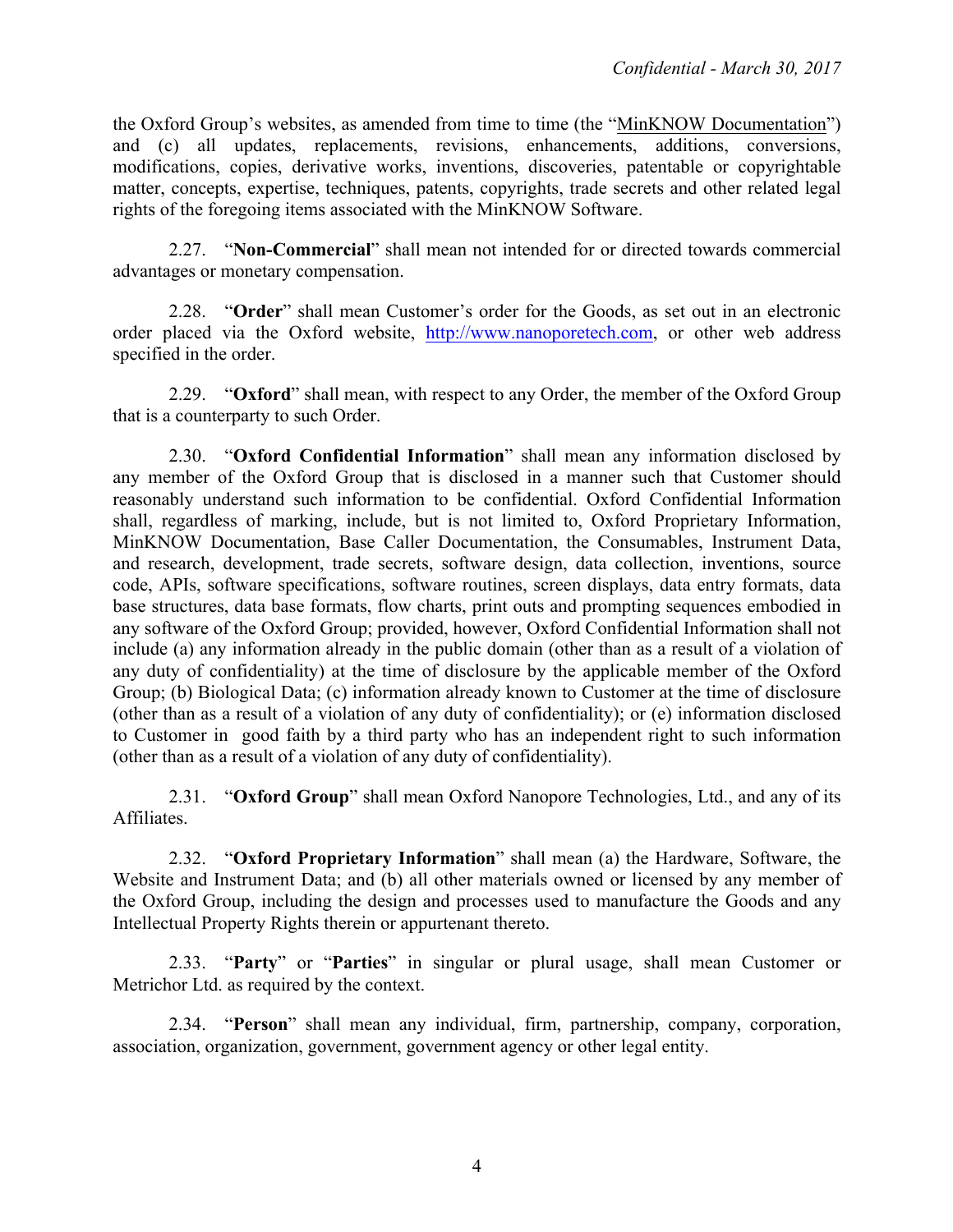2.35. "**Pseudomized Data**" shall mean data in which personal data is replaced with one or more artificial identifiers, or pseudonyms. For example a name is replaced with a unique number and the unique number is not made available in connection with the other data.

2.36. "**PromethION**" shall mean the outer casing into which forty-eight Flow Cells fit, and associated electronic components.

2.37. "**Software**" shall mean the MinKNOW Software, the Epi2me Agent Software, the Base Caller Software, and other Oxford Group Device software, as applicable, whether preloaded on the Device, embedded in the Hardware or provided separately, and related documentation.

2.38. "**Taxes**" shall mean any duties, customs fees or taxes (other than Metrichor Ltd.'s income tax) associated with any purchase through the Website.

2.39. "**Third-Party Agreements**" shall have the meaning given in Section 6.2 of this Agreement.

2.40. "**Third-Party Providers**" shall mean Persons who own rights to Data Processing Software made available to Customer through the Metrichor Interface.

2.41. "**Token**" shall mean an identifying key that is uniquely associated with Customer.

2.42. "**Website**" shall mean the functionalities provided through the Metrichor Interface, including (a) the Metrichor website, reports and documentation provided via login; (b) the Metrichor Agent Software; (c) the Metrichor Interface cloud-based infrastructure with computing, data processing and storage, and reporting capability (the "Metrichor Cloud"); and (d) the applications and interfaces provided by Metrichor Ltd., other members of the Oxford Group or Third-Party Providers and made available on the Metrichor Interface.

3. Provision of Website

3.1. Grant of Right. Contingent upon Customer's acceptance of this Agreement, and subject to its terms, Metrichor Ltd. hereby grants, under the Oxford Group's Intellectual Property Rights other than Application Specific IP, to Customer a non-exclusive, non-transferable, limited, personal, revocable right to use the Website in conjunction with Devices for solely internal, Non-Commercial research purposes (the "License"). Customer acquires no proprietary rights in the Website. This License does not give Customer the right to use the Website to provide services of any kind to any third party.

3.2. Use Restrictions. The Website may not be accessed or used (i) by any Person that is, or is affiliated with, a current or potential competitor of any member of the Oxford Group; (ii) on behalf of or for the benefit of any such competitor; (iii) for the development of any other product or service that competes or could compete with the products or services of any member of the Oxford Group or (iv) for monitoring, benchmarking or other competitive purposes. Customer represents and warrants that Customer will not use the Website in contravention of this provision. Without limiting the generality of the foregoing, competitor shall (A) be deemed to include an entity or person that develops, sells or distributes any third party tool, software,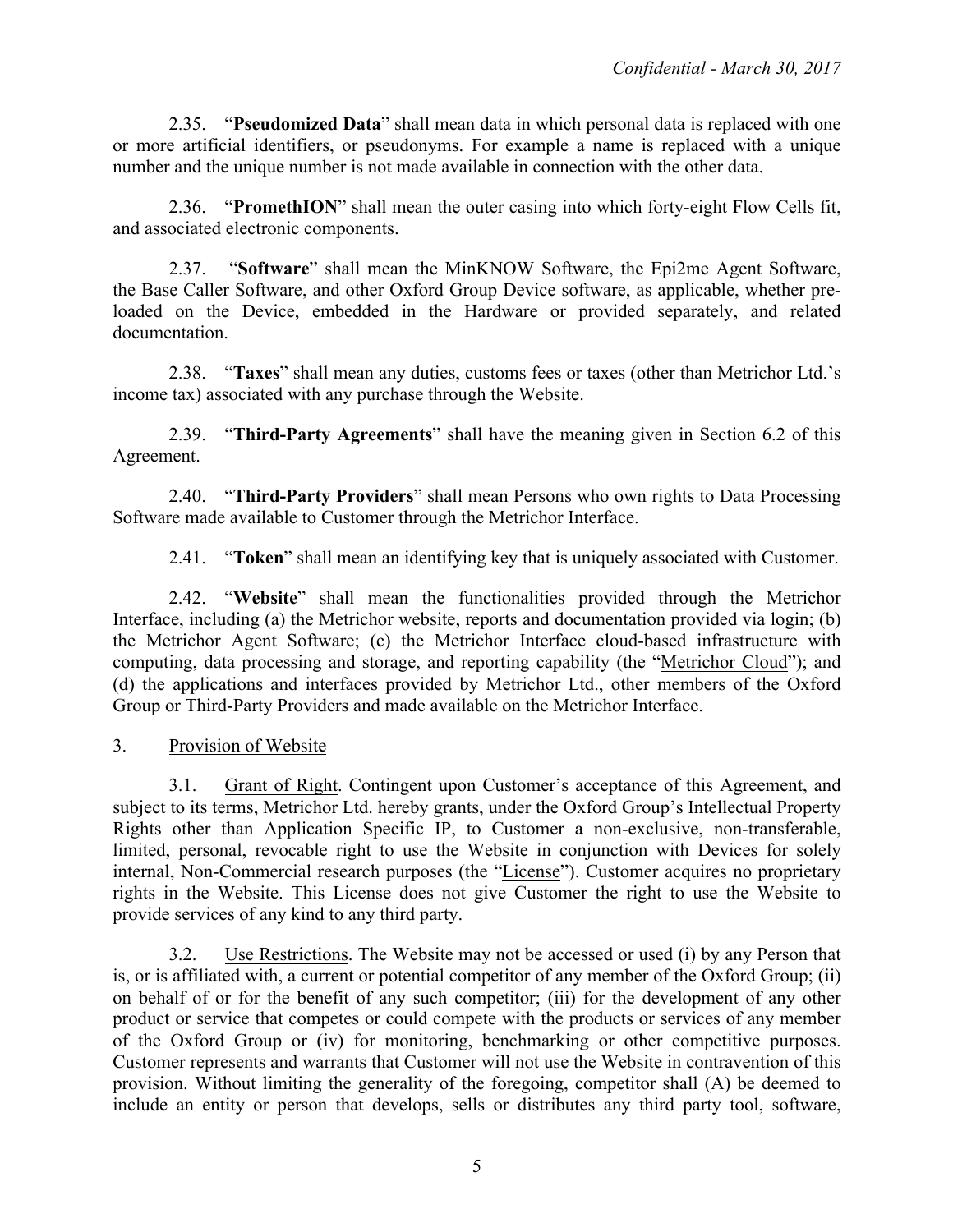process or system for genomic sequencing, analysis of nucleic acids or molecule sensing and (B) not be deemed to include customers of competitors solely because they are customers of competitors or government agencies by virtue of their funding of research by competitors.

3.3. Restrictions on Right; Prohibited Use and Activity. Customer shall not, and shall not permit a third party to use the Website other than in accordance with the Oxford Group's instructions and the terms of this Agreement. Customer shall use its best efforts to prevent unauthorized access to, or use of, the Website. In general, this Agreement prohibits uses and activities involving the Website that are illegal, infringe on the rights of others, or interfere with or diminish the use and enjoyment of the Website by other Customers. For example, without limiting the foregoing, Customer shall not, and shall not permit any third party to, use the Website to: (a) undertake or accomplish any unlawful purpose, including, without limitation, posting, storing, transmitting or disseminating Instrument Data or Biological Data or other information which is libelous, obscene, unlawful, threatening or defamatory, or which infringes on the Intellectual Property Rights or other proprietary rights of any Person, or which in any way constitutes or encourages conduct that would constitute a criminal offense or would otherwise violate any Law; (b) post, store, send, transmit or disseminate Instrument Data or Biological Data or other information which a reasonable person could deem to be unlawful; (c) upload, post, publish, transmit, reproduce, create derivative works of or distribute in any way Instrument Data or Biological Data or other information, software or material obtained through the Website that is protected by copyright or other proprietary right without first obtaining any required permission of the rightful owner; (d) impersonate any Person, forge any other Person's digital or manual signature or perform any other similar fraudulent activity; (e) access any other Person's computer, computer system, network, software or Instrument Data or Biological Data without its knowledge and consent; (f) breach the security of another Customer or the Website; (g) attempt to circumvent the Customer authentication system or security of the Website, including, without limitation, attempting to access Instrument Data or Biological Data to which Customer has no legal rights or logging into or making use of an Account Customer is not expressly authorized to access; (h) use or distribute tools or devices designed or used for compromising security; (i) copy, distribute or sublicense any proprietary software provided in connection with the Website by any member of the Oxford Group or any Third-Party Providers (except to the extent applicable laws specifically prohibit such restriction); (j) distribute programs that make unauthorized changes to the Website, Data Processing Software, Software or Devices; (k) use or run programs from the Website that provide Instrument Data or Biological Data or other Website services to any third party; (l) restrict, inhibit or otherwise interfere, regardless of intent, purpose or knowledge with the ability of any other person to use or enjoy the Website; (m) impede other Customers' ability to post, transmit, store or retrieve Instrument Data or Biological Data; (n) restrict, inhibit, interfere with or otherwise disrupt or cause performance degradation, regardless of intent, purpose or knowledge, to the Website; or (o) resell or otherwise make available the Website directly or indirectly, in whole or in part, to any third party.

3.4. Usage and Consumption. Customer represents and warrants that Customer's use of the Website will not adversely impact the speed, security or integrity of the Website or circumvent or render ineffective Metrichor Ltd.'s technological and other measures to protect and control the Website and data. Customer acknowledges and agrees that Metrichor Ltd. may, in its sole discretion, apply a monthly data transmittal, processing, re-processing and/or consumption threshold or other restrictive measure to Customer's Account to preserve and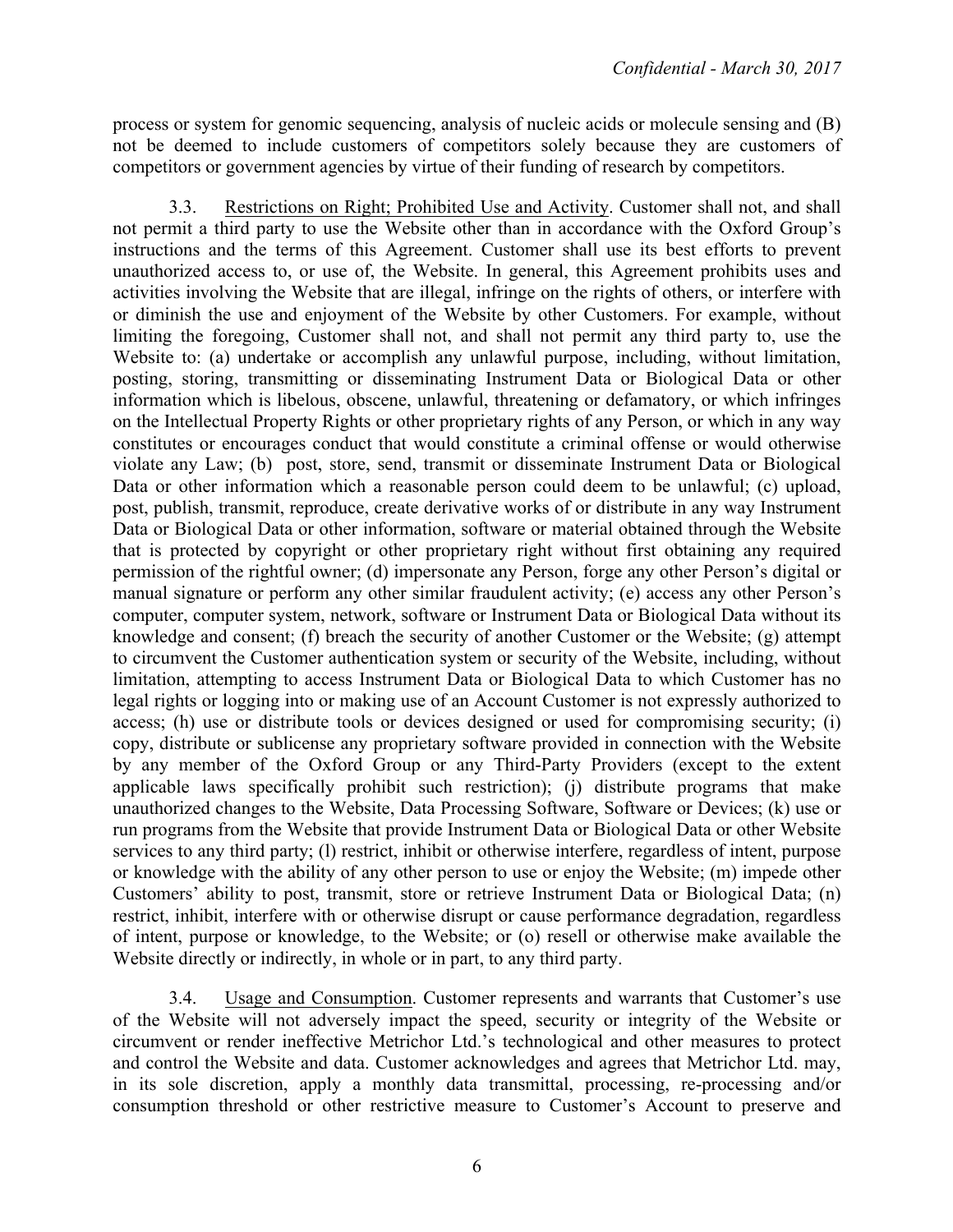protect the speed, security and integrity of the Website for all Customers. Notice of such monthly data consumption threshold or other restrictive measure will be specified in the Order or posted to the Website and will become effective immediately upon posting.

3.5. Updates. Customer hereby acknowledges that Metrichor Ltd. may disable or upgrade all or part of the Website at any time without notice to Customer and without any form of compensation or consideration to Customer. Customer hereby acknowledges that Metrichor Ltd. may (a) make new applications, tools, features or functionalities available from time to time through the Website; (b) upgrade the Website to update, enhance and further develop its functionalities, including providing bug fixes, patches, enhanced functions, missing plug-ins and new versions and (c) add new services to the "Website" definition from time to time, the use of which may be contingent upon Customer's agreement to additional terms.

## 4. Data Terms of Use

4.1. Data Restrictions. Customer shall not, and shall not permit any third party to, (a) disclose, transmit, use or process Instrument Data or Biological Data other than to Third Party Providers, or (b) attempt to do any of the foregoing, except in accordance with the terms of this Agreement and whilst using the Website and/or any Software or functionalities made available therein or through the Metrichor Interface, in each case, except as expressly permitted by the Oxford Group in writing. Customer further agrees not to make available to any third party Biological Data or Instrument Data generated through use of a Device or Software, whether or not for processing on Customer's behalf, within the first forty-eight (48) hours after such Biological Data or Instrument Data is first written to a disk at Customer's direction.

4.2. Data Location. Customer acknowledges and agrees that Customer's access to, download of and/or use of the Website may require that data be transmitted, processed or stored offline, outside of the Website or outside of Customer's state or country.

4.3. Third-Party Provider Access. Customer acknowledges and agrees that Metrichor Ltd. may allow Third-Party Providers access to data as required for the operation of Third-Party Provider Data Processing Software available through the Metrichor Interface. Metrichor Ltd. shall not be responsible for any disclosure, modification or deletion of data resulting from any use of such Third-Party Provider Data Processing Software or access to data by Third-Party Providers.

4.4. Data Removal or Deletion. Metrichor Ltd. is not obligated to ensure that data removed or deleted from the Website by Customer is recoverable. In the event Customer attempts to remove or delete Data transmitted to the Website or stored in the Metrichor Cloud, Metrichor Ltd. is under no obligation to provide recovery services with respect to such data. Customer acknowledges and agrees that, even if removed or deleted by Customer, data may be retained by Data Processing Software to which Customer made such data available. Any such data will be used solely to provide to Customer products or services, improve products or services or manage Metrichor Ltd.'s business.

4.5. Data Re-Processing. Customer shall be entitled to have Instrument Data processed one (1) time using, in Oxford's sole discretion, either the Base Caller Software through the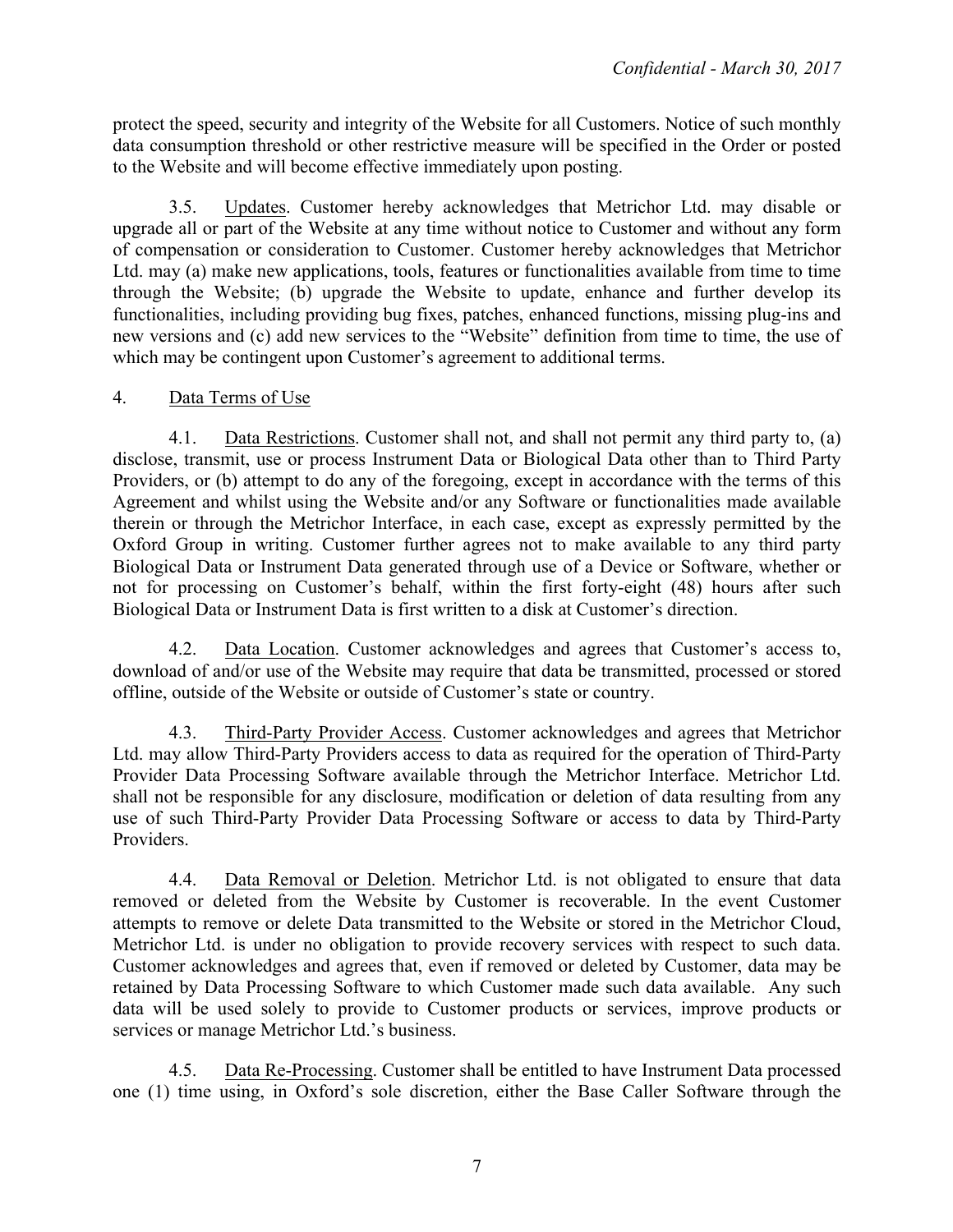Metrichor Interface or a local version of the Base Caller Software, in each case in the format or version made available by Oxford to Customer in Oxford's sole discretion, or through the Software provided, solely at Oxford's discretion. Customer may, in its sole discretion, request additional Instrument Data processing and analysis using Data Processing Software available through the Website and Metrichor Interface. Customer acknowledges and agrees that such additional processing may be contingent upon Customer's payment of fees, separate from and in addition to the fee charged for use of Oxford's Devices and Software as set forth in Customer's Order(s), as imposed by Metrichor Ltd. in its sole discretion, notice of which fees shall be made available via the Website prior to or contemporaneous with Customer's attempted additional processing.

4.6. Pseudomized Health Data. Customer shall not upload, transmit, store or modify data containing the information of any Person, including, without limitation, data consisting of genomic information, unless Customer has obtained (a) a written and signed authorization and consent to Customer's transmission, storage and use of such information, (b) an advance written disclosure of sharing of personal data or personal information (as defined under applicable law) and (c) a written and signed authorization and opt-in to the collection by the Hardware, MinKNOW Software and/or Website of details regarding the location at which such information was acquired, the IP address from which Metrichor Interface is accessed, the ASIC ID and/or the Device ID. Customer shall not upload, transmit, store or modify data that contains the information of any Person, including without limitation, data consisting of genomic information, whether or not Instrument Data, unless Customer has pseudomized such data and does not make available to the Oxford Group information that permits such Pseudomized Data to be reidentified and, except with respect to contact information of Customer and its relevant personnel, does not make available personal data or personal information as defined by applicable law (e.g., HIPAA, EU Data Protection Directive (Directive 96/46/EC on the Protection of Individuals With Regard to the Processing of Personal Data and on the Free Movement of Such Data), Personal Data Protection Act 2012 (No. 26 of 2012), Privacy Act of 1988 (Cth)). For example, Customer shall not provide the name, date of birth, address, social security number, government-issued identification number or any other information that could directly or indirectly identify the Person from whom any genomic or other information was derived.

#### 5. Metrichor Cloud Terms of Use

5.1. Availability of Storage. Customer may purchase allocations of web-based storage capacity ("Data Storage") in the Metrichor cloud through the Website. Customer may purchase an initial allotment of Data Storage as stated in the order and, thereafter, additional allotments of Data Storage, as described on the Website, on a subscription basis. Customer acknowledges and agrees that Customer's access to and use of the Metrichor cloud and right to Data Storage (a) may be contingent upon Customer's agreement to license agreements, terms of use and privacy policies separate from and in addition to this Agreement and (b) is contingent upon Customer's payment of fees separate from and in addition to the fee charged for use of Oxford's MinION and Software, as imposed by Metrichor Ltd. in its sole discretion, notice of which fees shall be made available via the Website prior to or contemporaneous with Customer's attempted access to the Metrichor cloud and use of Data Storage. Customer shall not attempt to store data in the Metrichor cloud without a Data Storage subscription. Customer may change Customer's Data Storage subscription at any time by upgrading or downgrading through the Website. Customer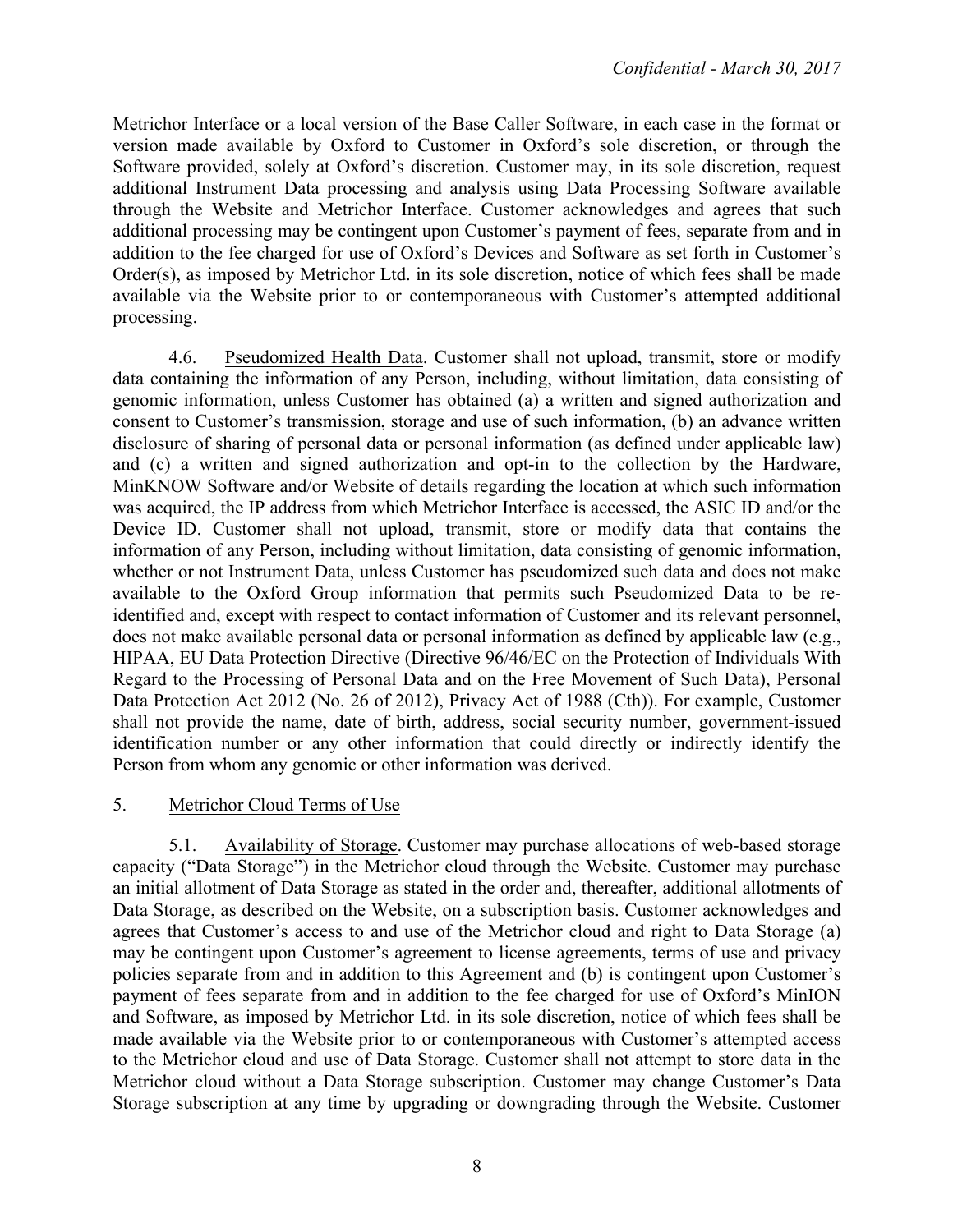acknowledges and agrees that in the event Customer purchases a Data Storage subscription and, thereafter, this Agreement is terminated by either Party for any reason, Customer's stored data will be deleted ten (10) days after the date on which this Agreement is terminated. Customer's use of Data Storage is governed by the terms of this Agreement as may be amended from time to time.

5.2. Data Storage Restrictions. In addition to Customer's other obligations under this Agreement, Customer shall not, and shall not permit a third party to: (a) use Data Storage other than in accordance with the Oxford Group's instructions and the terms of this Agreement; (b) exceed applicable and reasonable limitations on bandwidth or Data Storage capacity imposed by Metrichor Ltd. under this Agreement or other Oxford Group instructions or (c) use the Metrichor cloud or Data Storage in a manner that intentionally or unintentionally threatens Metrichor Ltd.'s ability to provide the Metrichor cloud or Data Storage to other Customers. Metrichor Ltd. may take all reasonable steps to protect the Metrichor cloud, the Website and the Oxford Group's systems, including without limitation, suspending or terminating Customer's use of and access to the Metrichor cloud and right to Data Storage and deleting Customer's stored data.

# 6. Terms of Use of Tools

6.1. Access to Tools. Customer may access tools developed by the Oxford Group or Third-Party Providers through the Metrichor Interface. Customer acknowledges and agrees that Customer's access to, download of and/or use of Data Processing Software may be contingent upon Customer's (a) agreement to license agreements, terms of use and privacy policies separate from and in addition to this Agreement and (b) payment of fees, separate from and in addition to the fee charged for use of Oxford's Devices and Software, as imposed by Metrichor Ltd. in its sole discretion, notice of which fees shall be made available via the Metrichor Interface prior to or contemporaneous with Customer's attempted access, download and/or use.

6.2. Third-Party Providers. Customer acknowledges and agrees that Customer's use of Data Processing Software developed by Third-Party Providers may require disclosure of Customer's data to such Third-Party Providers, and that the Oxford Group may, pursuant to Section 4.3 of this Agreement, disclose and transmit such data to such Third-Party Providers. Customer acknowledges and agrees that Customer's access to, download of and/or use of Third-Party Provider Data Processing Software operates as a transaction between Customer and Third-Party Provider in which the Oxford Group acts solely as agent, and that Third-Party Provider alone is responsible under any agreements presented or agreed to in connection with Customer's access to, download of and/or use of Third-Party Provider Data Processing Software ("Third-Party Agreements"). Further, Customer acknowledges and agrees that each member of the Oxford Group is a third-party beneficiary of any Third-Party Agreements and, upon Customer's acceptance of the terms of any Third-Party Agreements, and each member of the Oxford Group will have a right to enforce such Third-Party Agreements against Customer. The Oxford Group makes no representation, warranty or promise regarding Third-Party Providers or their Data Processing Software.

7. Security.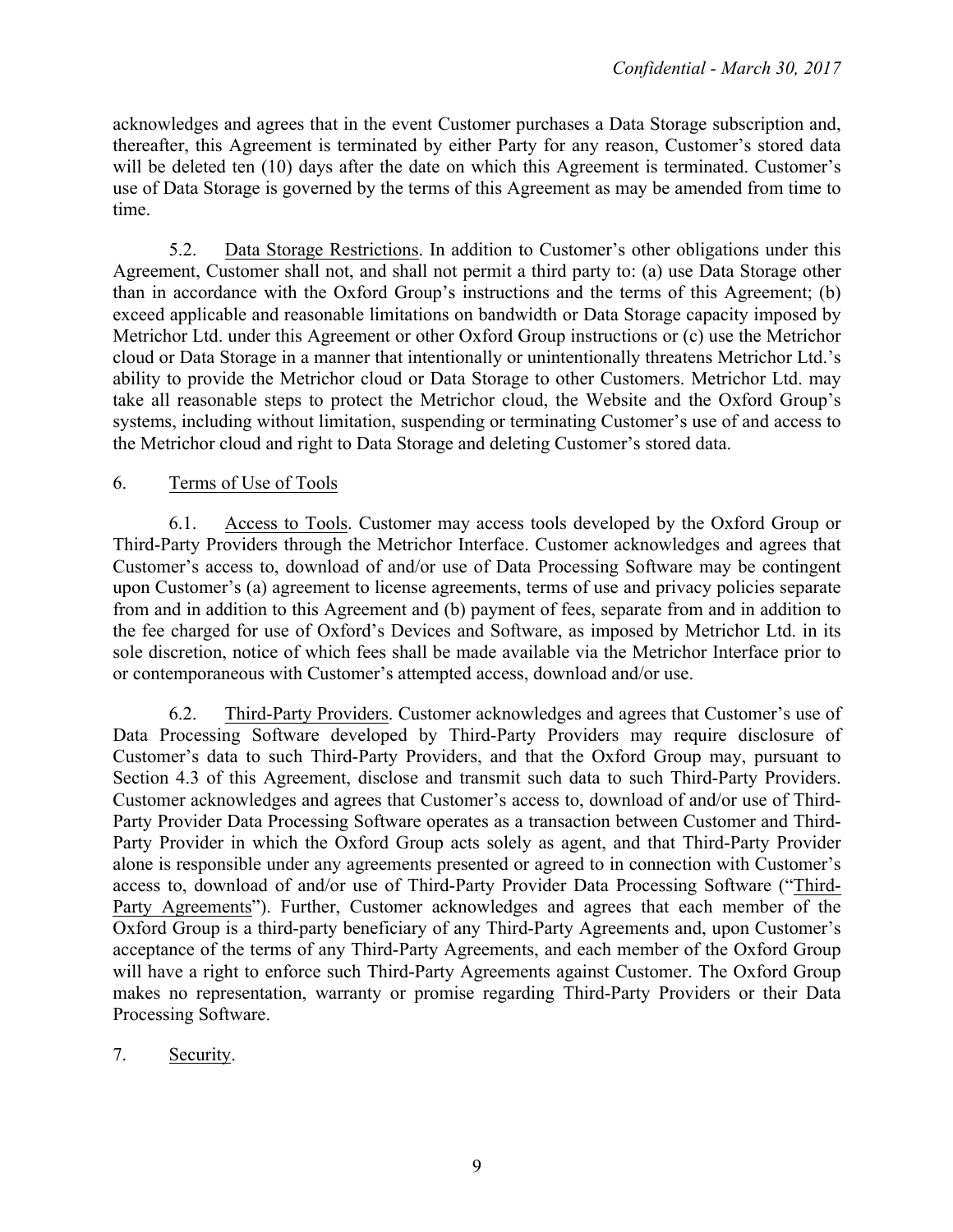7.1. Login. Upon Customer's first registration or login attempt, the Oxford Group will register Customer by collecting Customer's details and assigning Customer an identifying Token and password (together, the "Account"). Customer shall provide accurate and complete information during registration, and shall update Customer's registration information as necessary to keep it accurate, current and complete. Failure to provide accurate, current and complete registration information may result in suspension and/or termination of Customer's Account. Customer shall use Customer's Token and password to log into the services and websites provided by the Oxford Group. Metrichor Ltd. reserves the right to deny Customer access to Customer's Account and the Website if Metrichor Ltd has a reasonable suspicion of fraudulent activity, use in violation of any applicable agreement between the parties or to protect the Oxford Group. Customer is solely responsible for maintaining the confidentiality and security of its Token and password and for all activities that occur through Customer's Account. Customer shall not permit any other Person to use Customer's Token or password to access or use any or all of the Website. Customer shall contact Metrichor Ltd. immediately if Customer suspects or becomes aware of any unauthorized use of its Account or that the security of part or all of its Account is compromised. The Oxford Group shall not be responsible for any losses arising out of the unauthorized use of Customer's Account. Metrichor Ltd. may disable Customer's Token or password at any time if, in Metrichor Ltd.'s sole reasonable discretion, Customer has failed to comply with the terms of this Agreement.

7.2. Security Systems. Metrichor Ltd. has implemented reasonable security systems and procedures designed to maintain the security and confidentiality of the Website and data, protect against anticipated threats or hazards to the security or integrity of the Website and data and protect against unauthorized access to or use of the Website or Data. Notwithstanding the foregoing, Metrichor Ltd. cannot perfectly guard against the risk of intentional or inadvertent disclosure of data or Customer's confidential information. When using the Website, information will be transmitted across a medium that is beyond Metrichor Ltd.'s control. Customer expressly assumes the sole risk of any unauthorized disclosure or intentional intrusion, or of any delay, failure, loss, misuse, interruption or corruption of data or other information in connection with Customer's use of the Website.

7.3. Certain Device-Sharing Restrictions. Customer acknowledges that the means used by Metrichor Ltd. to secure software, data and systems related to this Agreement may require that a Device or set of Devices and/or a Flow Cell or set of Flow Cells match a user ID assigned to Customer and/or that such Devices and Flow Cells are matched according to the Customer's Order and/or that particular workstations match a unique Oxford-issued keys. Customer acknowledges this may limit Customer's ability to share Devices and that, notwithstanding these measures (and other reasonable administrative, physical and technical safeguards), the Oxford Group cannot ensure the security of information or other materials made available hereunder in the Oxford Group's custody or control. Customer further acknowledges that use of Goods may be dependent on rights to use software separately licensed on a nontransferable basis.

## 8. Customer Obligations

8.1. Payment. All fees Customer is required to pay, if any, under the terms of this Agreement and as represented on the Website in order to access, download and/or use the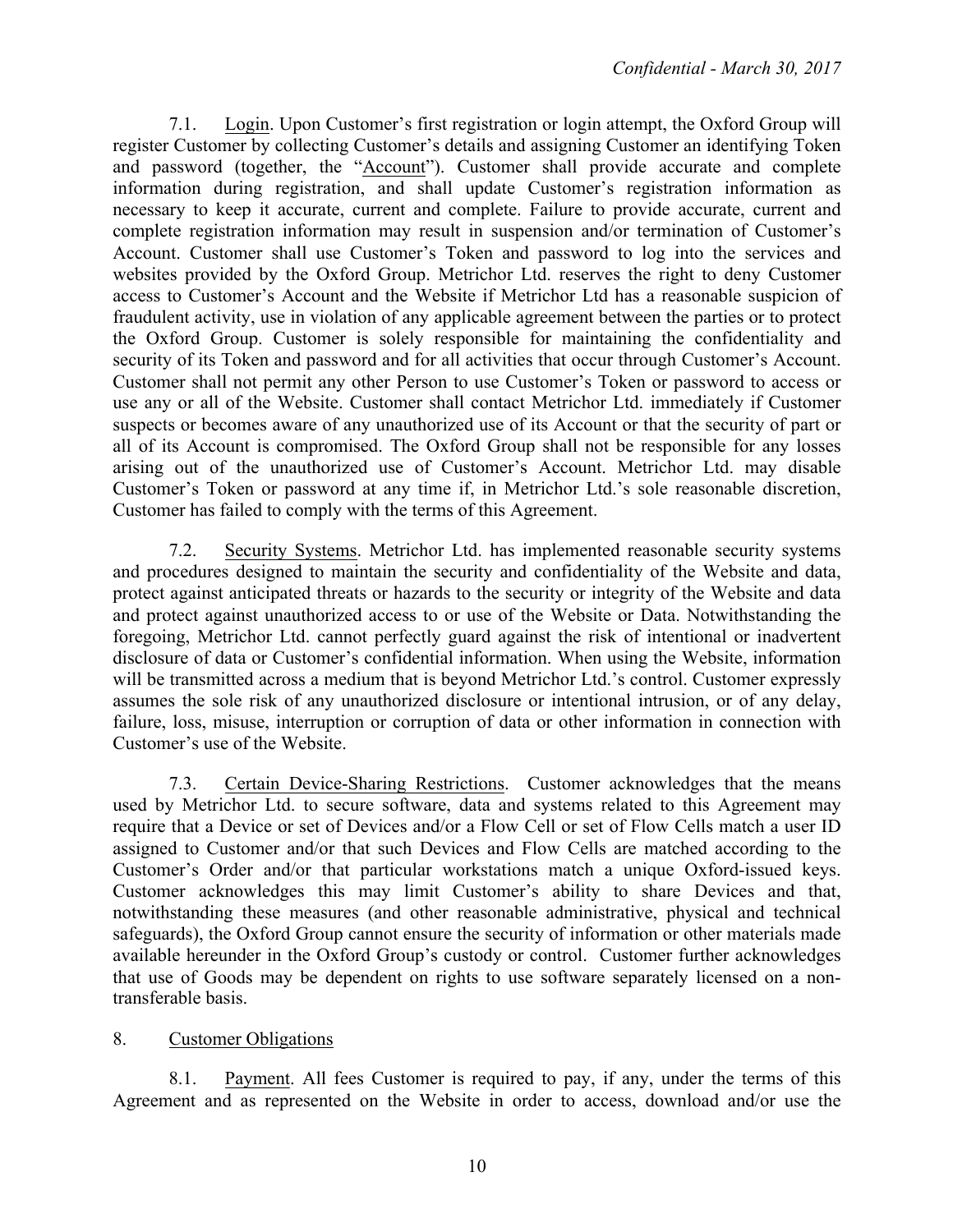Website and its functionalities and processes, Data Processing Software and/or Data Storage, which are separate from and in addition to the fee charged on Customer's Order(s) (the "Fees"), must be paid by Customer to Oxford in accordance with this Section 8.1 and any other payment terms to which the Parties may agree from time to time. All Fees must be paid in United States Dollars, unless otherwise stated on the Website. One-time Fees charged for re-processing under Section 4.5 or purchase of Data Processing Software under Section 8.1 are due in advance of such re-processing or download or use of such Data Processing Software. Periodic Fees charged for Data Storage under Section 5.1 will be invoiced in accordance with the Order and Customer shall pay within the period specified in the Order, or if no period is specified, within 30 days after receipt of the invoice. Fees not paid when and as due will accrue interest from the date due until actually paid at a rate of 4% above the base rate of the UK base rate of Barclays Bank per month or the highest rate allowed by law, whichever is less. Customer shall pay all Taxes related to the Fees. If Customer is required by applicable Law to withhold any Taxes from its payment to Metrichor Ltd., Customer shall provide Metrichor Ltd. with an official tax receipt or other appropriate documentation to support such withholding. Metrichor Ltd. reserves the right to change the Fees in its sole discretion at any time, which change shall not affect Fees already incurred for re-processing, Data Processing Software or Data Storage; provided, however, that a change in Data Storage Fees will affect Fees due under a Data Storage subscription plan beginning with the invoice period following the period during which applicable Fees were changed. Metrichor Ltd. reserves the right to suspend or terminate Customer's account for failure to pay Fees more than 10 days past due.

8.2. Appropriate Conduct. Customer acknowledges and agrees that Customer is responsible for its own conduct and any Content that Customer creates, transmits or displays while using the Website and for any consequences thereof. Customer agrees to use the Website only for purposes that are legal, proper and in accordance with this Agreement and any applicable Oxford Group policies or guidelines.

8.3. No Infringement. Customer shall take no action that, in any way, would infringe Intellectual Property Rights in Oxford Confidential Information. Customer shall not remove any proprietary, copyright, confidential or trade secret legend from any portion of the Website or any data or support materials provided to Customer by the Oxford Group

8.4. Compliance. Customer represents and warrants that Customer is authorized to enter into this Agreement and comply with its terms. Furthermore, Customer represents and warrants that Customer will at any and all times meet Customer's obligations hereunder and will ensure that the way in which and the purposes for which it uses the Website complies with all laws, regulations and government policies that may apply. Customer is responsible for obtaining any necessary approvals, licenses and permissions that may be required for such use and operation. Without limitation to the other restrictions set out in this Agreement, Customer warrants that it will in no event use or allow use of the Website or any parts of them in connection with the development, production, handling, operation, maintenance, storage, detection, identification or dissemination of chemical or biological weapons or other military end-use of any kind.

#### 9. Website Management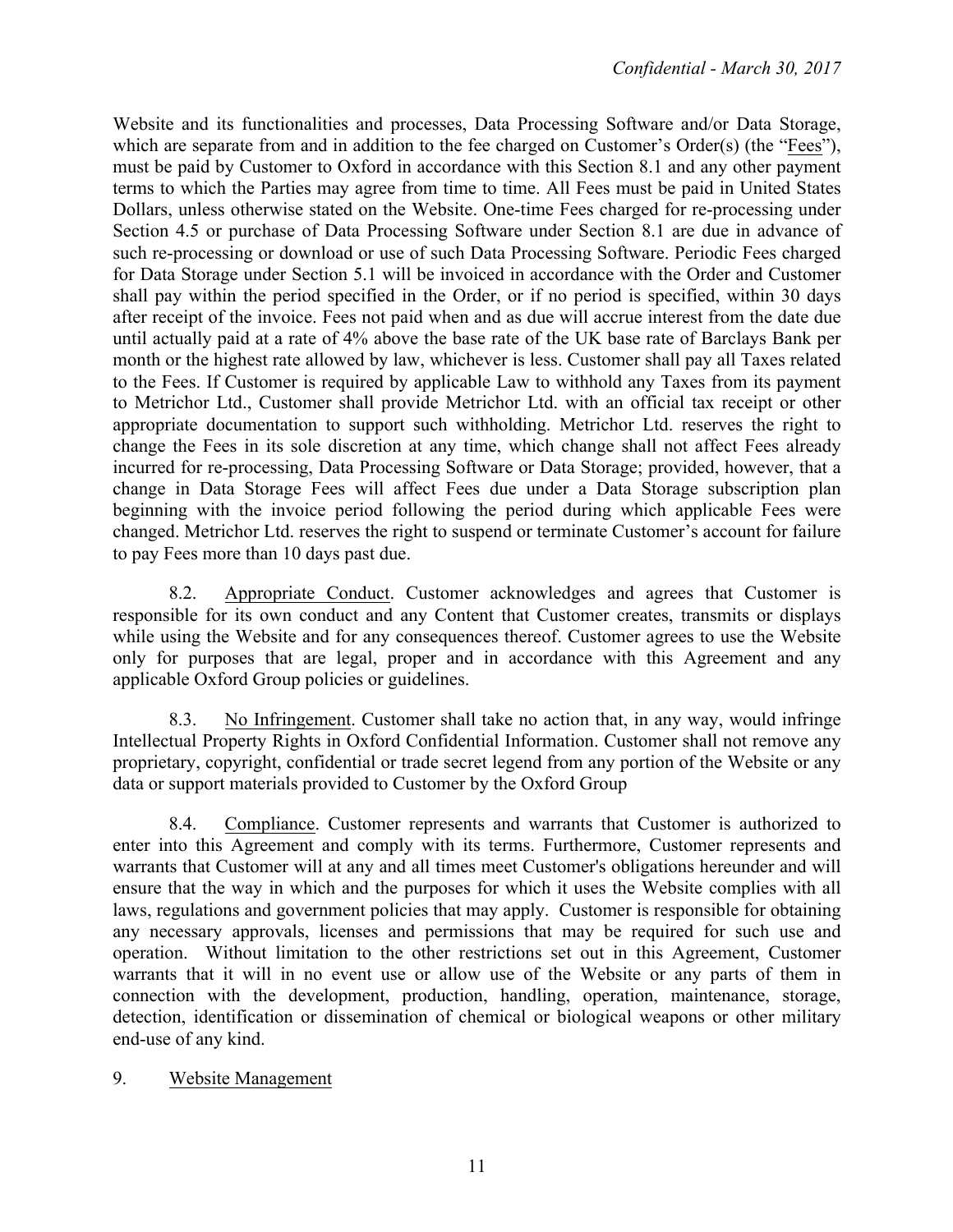9.1. Violations of Terms of Use. Metrichor Ltd. reserves the right to refuse to transmit, post, upload, store or to block or remove any data or other information, in whole or in part, that, in Metrichor Ltd.'s sole discretion, seems to be in violation of the terms of this Agreement or otherwise harmful to the Website or other Customers. Metrichor Ltd. has no obligation to monitor data or other information transmitted, posted, stored or used through the Website. However, Metrichor Ltd. has the right to monitor such data or other information from time to time for violations of this Agreement and to disclose, block or remove them in accordance with this Agreement. Metrichor Ltd. reserves the right to immediately suspend or terminate Customer's Account and Customer's access to and use of the Website if Customer, or any third party with Customer's permission, violates the terms of this Agreement.

9.2. Copyright Compliance. Metrichor Ltd. is committed to complying with copyright Laws and requires all Customers to comply with such copyright Laws. Metrichor Ltd. reserves the right to investigate suspected violations of this Agreement or copyright Laws, including gathering information from the Customer or other Customers involved and the complaining party, if any, and examination of data on the Website. During an investigation, Metrichor Ltd. may suspend Customer's Account and delete data that potentially violates this Agreement or copyright Laws. Customer expressly authorizes and consents to the Oxford Group's cooperation with (a) law enforcement authorities in the investigation of suspected violations and (b) administrators of internet service providers or network or computing facilities in order to enforce this Agreement.

## 9.3. DMCA Compliance.

9.3.1. Policy. Owners of copyrighted works who believe that their rights under U.S. copyright laws or applicable laws of other jurisdictions of similar intent or effect have been infringed may take advantage of certain provisions of the Digital Millenium Copyright Act of 1998 (the "DMCA") or applicable laws of other jurisdictions of similar intent or effect to report alleged infringements. It is Metrichor Ltd.'s policy in accordance with the DMCA and other applicable Laws to reserve the right to terminate, with or without notice to Customer, Customer's Account and Customer's access to and use of the Website if Customer is found to infringe third party copyright or other Intellectual Property Rights, or if, in Metrichor Ltd.'s sole discretion, Customer is infringing these rights.

9.3.2. Reporting. Copyright owners may report alleged infringements of their works that are transmitted, stored or used through the Website by sending Metrichor Ltd.'s designated agent a notification of the claimed infringement that satisfies the requirements of the DMCA or applicable laws of other jurisdictions of similar intent or effect. Upon Metrichor Ltd.'s receipt of a satisfactory notice of claimed infringement for these works, Metrichor Ltd. will respond expeditiously to either directly or indirectly (a) remove the alleged infringing data, if stored on the Website or (b) disable Customer's access to the data. Metrichor Ltd. will also notify Customer of the removal or disabling of access to the data. Copyright owners may send notifications to:

> Metrichor Limited Edmund Cartwright House 4 Robert Robinson Avenue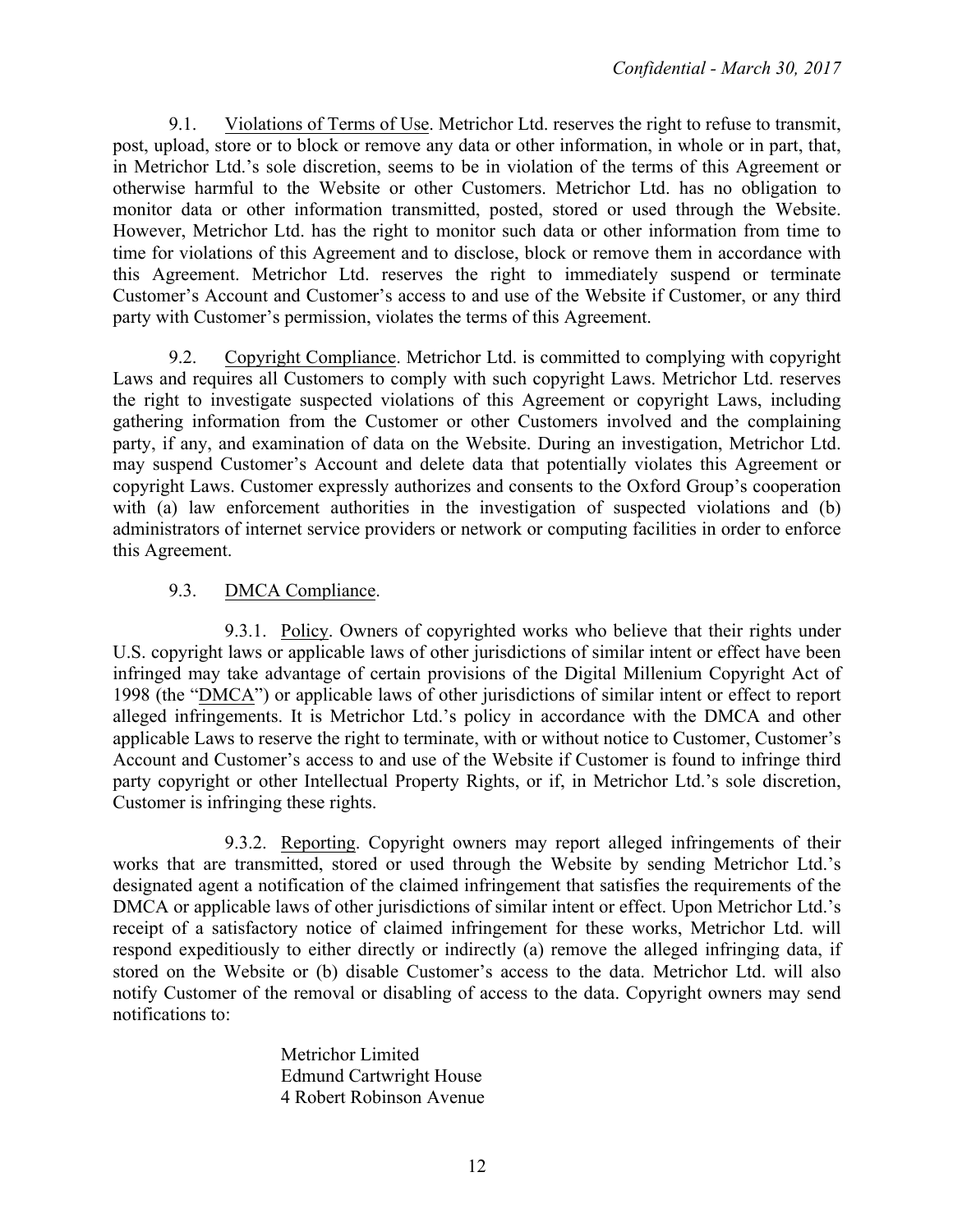Oxford, Oxford, OX4 4GA Phone: +44 (0) 845 034 7900 Email: reporting@nanoporetech.com

Copyright owners may use their own notification of claimed infringement form that satisfies the requirements of Section  $512(c)(3)$  of the U.S. Copyright Act or applicable laws of other jurisdictions of similar intent or effect. Under the DMCA, anyone who knowingly makes misrepresentations regarding alleged copyright infringement may be liable to Metrichor Ltd., the alleged infringer and the affected copyright owner for any damages incurred in connection with the removal of, disabling of access to or replacement of allegedly infringing material.

If a notification of claimed infringement has been filed against Customer, and Customer believes in good faith that the allegedly infringing works have been removed or Customer's access has been disabled by mistake or misidentification, Customer can file a counter notification with Metrichor Ltd.'s designated agent using the contact information shown above. All counter notifications must satisfy the requirements of Section  $512(g)(3)$  of the U.S. Copyright Act or applicable laws of other jurisdictions of similar intent or effect. Upon Metrichor Ltd.'s receipt of a counter notification that satisfies the requirements of the DMCA or applicable laws of other jurisdictions of similar intent or effect, Metrichor Ltd. will provide a copy of the counter notification to the person who sent the original notification of claimed infringement and will follow the DMCA's procedures or procedures in applicable laws of other jurisdictions of similar intent or effect with respect to a received counter notification. In all events, Customer expressly acknowledges and agrees that Metrichor Ltd. will not be a party to any disputes or lawsuits regarding alleged copyright infringement.

#### 10. Ownership; Confidentiality

10.1. Ownership of Intellectual Property by the Oxford Group. Metrichor Ltd., other members of the Oxford Group and their respective licensors, as applicable are the sole and exclusive owners of the Intellectual Property Rights in the Oxford Proprietary Information (including the Website), and in all media, printouts, papers, support materials, or hard copies containing or bearing such Intellectual Property Rights. Except where prohibited under applicable law, Customer agrees not to contest the Oxford Group's ownership of any copyright or any other applicable Intellectual Property Right in the Oxford Proprietary Information (including the Website). Customer shall have a license to use the Website, and the Intellectual Property Rights therein, only to the extent specifically provided in this Agreement and to the extent such is reasonably necessary for Customer's performance under the Agreement.

10.2. Ownership of Intellectual Property by Customer. Subject to the terms and conditions herein, Customer shall retain its rights with respect to Customer's Biological Data resulting from Customer's use of Devices.

10.3. Reservation of Rights. Each party reserves all of its rights. Except for any express license herein, no license is granted.

10.4. Confidential and Proprietary Information.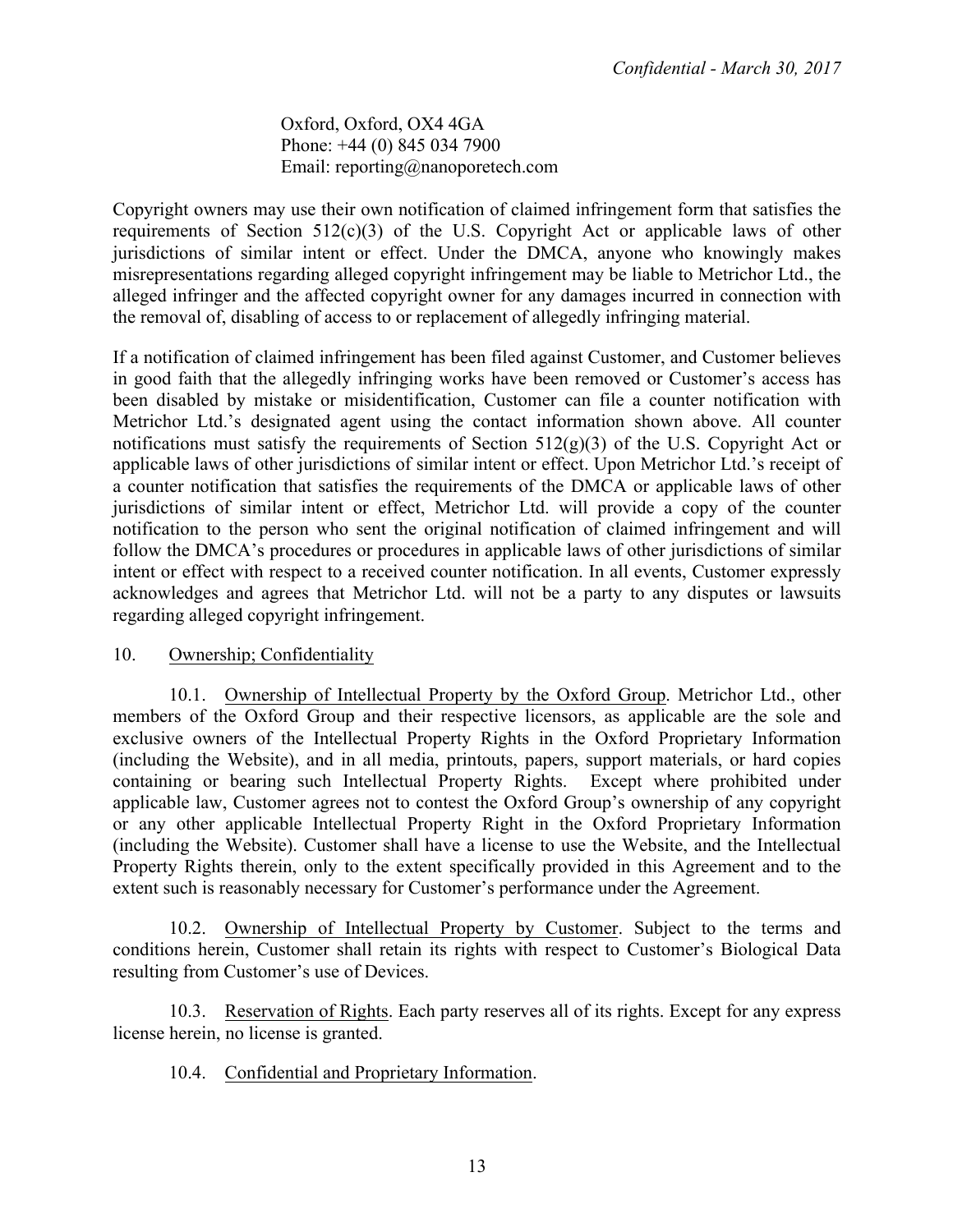10.4.1. Customer agrees not to disclose to third parties and to use Customer's best efforts to keep confidential at all times all Oxford Confidential Information Customer receives from any member of the Oxford Group. Customer agrees not to use Oxford Confidential Information other than for the purposes contemplated by this Agreement. Customer acknowledges and agrees that, unless otherwise specifically provided herein or agreed by Metrichor Ltd. in writing, the Website, including the specific design and structure of individual programs, provided to Customer by Metrichor Ltd. constitutes confidential proprietary information of the Oxford Group. Customer shall permit only authorized Customers, who possess rightfully obtained Tokens and passwords, to use the Website. Customer agrees not to transfer, copy, disclose, provide or otherwise make available Oxford Confidential Information, including, without limitation, the Website or part thereof in any form to any third party without the prior written consent of Metrichor Ltd.

10.4.2. Customer agrees to use best efforts to maintain the security of the Website and any other Oxford Confidential Information provided to Customer by any member of the Oxford Group. Customer will use its best efforts to cooperate with and assist the Oxford Group in identifying and preventing any unauthorized use, copying, or disclosure of Oxford Confidential Information. Customer shall secure and protect all printed materials, manuals, software programs, disks, copies and other media, if any, that embody, contain, or describe any Oxford Confidential Information in a manner consistent with the protection of the Oxford Group's rights therein and to take appropriate action by instruction or agreement with its employees to satisfy its obligations hereunder. Customer further agrees that it shall be strictly liable for all damages to any member of the Oxford Group that result from any disclosure of any Oxford Confidential Information or any portion of the Website to any third party. If Customer is a government entity subject to legal requirements regarding public disclosure, Customer will not be in breach of this Agreement as a result of its compliance with such laws; provided, to the extent permitted by applicable law, that: (a) Customer promptly informs Metrichor Ltd. and Oxford of a request to disclose any Oxford Confidential Information or making a determination that disclosure of any of the same is required under applicable Law; and (b) Customer identifies the requesting party, the information to be disclosed and the specific binding legal authority requiring such disclosure with sufficient time for the Oxford Group to interpose an objection to such disclosure or take such other action as the Oxford Group deems necessary to protect Oxford Confidential Information. The Metrichor Interface and Instrument Data are treated by the Oxford Group as trade secrets.

10.5. Restricted Rights Notice. The Website made available under this Agreement incorporates commercial computer software programs developed exclusively at private expense. Use, duplication and disclosure by any government shall be in accordance with, and subject to the terms and conditions that are customarily provided to the public. If Customer is a government entity and/or Customer's use is funded by the government, Customer is hereby on notice that any data provided by the Oxford Group pursuant to this Agreement is developed exclusively at private expense and are trade secrets, confidential and privileged, or are commercial or financial data and are confidential or privileged. This data may be reproduced and used by the government with the express limitation that it will not, without written permission of Metrichor Ltd. and Oxford, be used for purposes of manufacture nor disclosed outside the government and that the applicable rights legends shall be marked on any reproduction of any technical data, whether reproduction is in whole or in part. The Oxford Group reserves all rights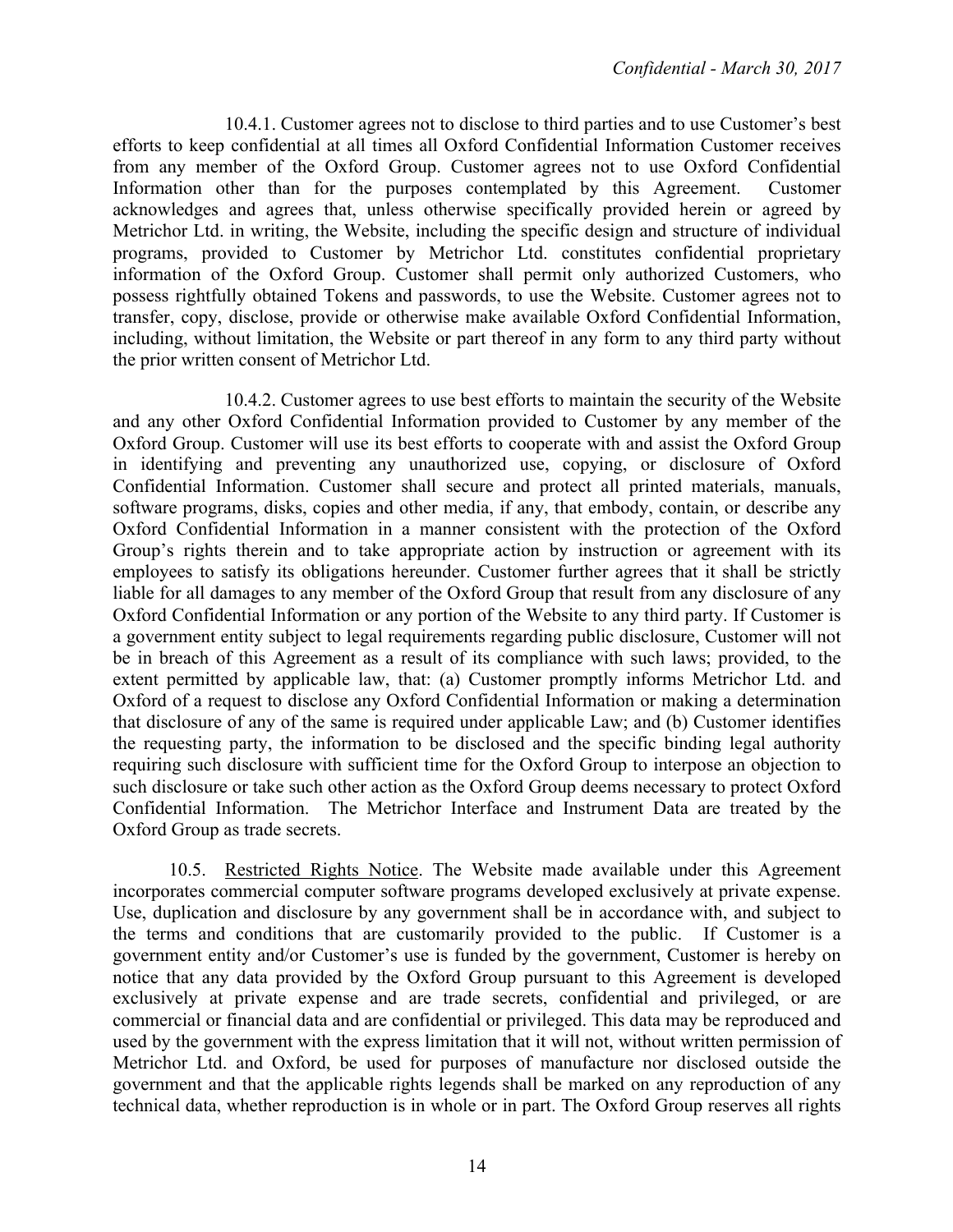and licenses not expressly granted under this Agreement, including, without limitation, all rights in trademarks and associated goodwill.

11. Right to Amend Agreement. Metrichor Ltd. may update these terms from time to time on notice to Customer; provided that, if Customer is adversely affected by such update, Customer has the option to terminate this Agreement by providing written notice to Metrichor Ltd. of its intent to terminate within five (5) days after such notice is published, and if Customer does not provide such notice of intent to terminate within such five-day period, the updated terms shall apply to Customer; and provided further that, such revised terms shall only apply to Orders accepted after such change was published by Metrichor Ltd.

# 12. Term and Termination

12.1. Termination. Metrichor Ltd. shall have the right to terminate this Agreement immediately and without notice if, (a) in Metrichor Ltd.'s sole and reasonable judgment, Customer has breached the terms of this Agreement or otherwise engaged in activity that may cause liability to any member of the Oxford Group or (b) Customer files an action or commences a proceeding contesting the Oxford Group's ownership of or the validity or novelty of any patent of the Oxford Group. In such case, Metrichor Ltd. may immediately disable Customer's Token and password. In any case, Metrichor Ltd. may terminate this Agreement with Customer upon thirty (30) days' prior written notice for any reason. Customer may terminate this Agreement and the License granted hereunder at any time by ceasing access to and use of the Website and notifying Metrichor Ltd. in writing of its intent to terminate.

12.2. Effect of Termination. Upon any expiration or termination of this Agreement, (a) the rights and licenses granted to Customer under this Agreement shall immediately terminate and (b) Customer shall immediately cease using and uninstall, if applicable, all instances of the Website, and return, or, at Metrichor Ltd.'s request, destroy, all tangible embodiments of the Website and any other Oxford Confidential Information in Customer's possession or control, together with all related materials, copies or derivative versions thereof in any form. The expiration or termination of this agreement shall have no impact on the continuing rights of Metrichor Ltd. under Sections 4 and 9 of this Agreement.

## 13. DISCLAIMER, LIMITED WARRANTIES

13.1. LIMITED WARRANTY. THE WEBSITE IS PROVIDED "AS IS" AND, EXCEPT FOR ANY WARRANTY, CONDITION OR GUARANTEE THAT CANNOT BE EXCLUDED BY LAW, ALL WARRANTIES IMPLIED OR OTHERWISE ARE EXCLUDED. TO THE MAXIMUM EXTENT PERMITTED BY APPLICABLE LAW AND SUBJECT TO ANY SUCH WARRANTIES, CONDITIONS OR GUARANTEES WHICH CANNOT LAWFULLY BE EXCLUDED, THE OXFORD GROUP DOES NOT MAKE, AND HEREBY DISCLAIMS, ANY REPRESENTATION OR WARRANTY, EXPRESS OR IMPLIED, REGARDING THE ACCURACY, ADEQUACY, TIMELINESS, COMPLETENESS, MERCHANTABILITY, FITNESS FOR A PARTICULAR PURPOSE OR NON-INFRINGEMENT OF ANY KIND WITH RESPECT TO THE WEBSITE, INCLUDING BUT NOT LIMITED TO, WARRANTIES OF FITNESS FOR ANY PARTICULAR PURPOSE (INCLUDING ANY PURPOSE RELATING TO A CUSTOMER'S LEGAL OR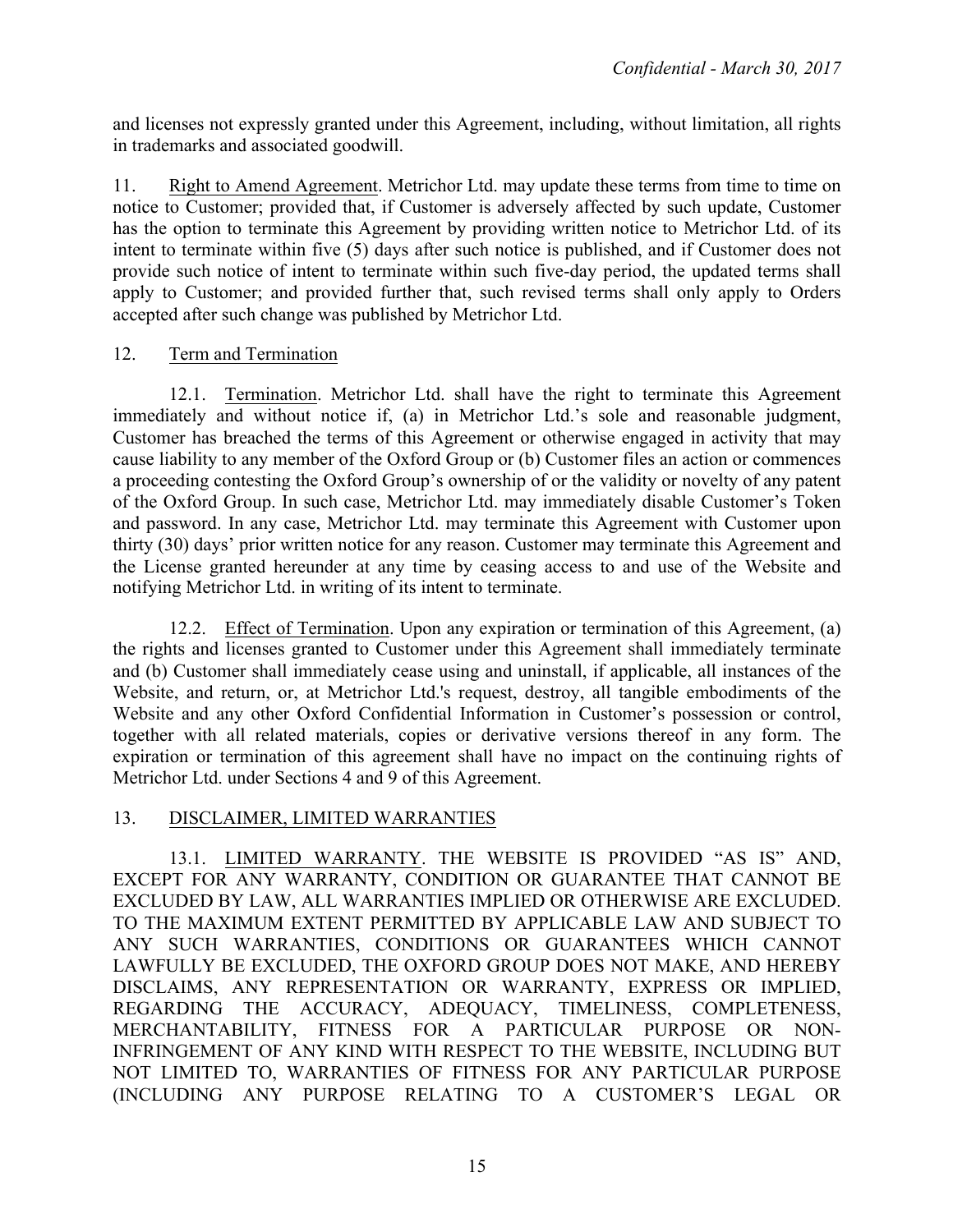REGULATORY COMPLIANCE OBLIGATIONS). WITHOUT LIMITATION OF THE FOREGOING, THE OXFORD GROUP EXPRESSLY DOES NOT WARRANT THAT THE WEBSITE WILL MEET CUSTOMER'S REQUIREMENTS OR THAT OPERATION OF THE WEBSITE WILL BE UNINTERRUPTED OR ERROR FREE. CUSTOMER ASSUMES RESPONSIBILITY FOR THE RESULTS OBTAINED FROM CUSTOMER'S USE OF THE WEBSITE. CUSTOMER SHALL BEAR THE ENTIRE RISK AS TO THE QUALITY AND THE PERFORMANCE OF THE WEBSITE. The Oxford Group makes no warranty or representation and gives no indemnity in respect of any third party's products, whether or not obtained from the Oxford Group. The Oxford Group's supply of any such third party-produced products may be subject to separate terms and conditions of the manufacturer or licensor, which will be specified at the time of purchase in relation to such product. Any samples, training materials, descriptive material or advertising related to the Website, whether or not produced by the Oxford Group and any descriptions contained in or on the Oxford Group's websites or in the Oxford Group's marketing materials or product literature are produced for the purpose of general information only and shall not form part of this Agreement or have any contractual force. Customer acknowledges that Customer has not relied on any statement, promise, representation, assurance or warranty made or given by any member of the Oxford Group or its agents which is not set out in the Agreement.

13.2. CONNECTIVITY. CUSTOMER ACKNOWLEDGES THAT, IN CONNECTION WITH THE WEBSITE, INFORMATION SHALL BE TRANSMITTED OVER LOCAL EXCHANGE, INTEREXCHANGE AND INTERNET BACKBONE CARRIER LINES AND THROUGH ROUTERS, SWITCHES AND OTHER DEVICES OWNED, MAINTAINED, AND SERVICED BY THIRD PARTY LOCAL EXCHANGE AND LONG DISTANCE CARRIERS, UTILITIES, INTERNET SERVICE PROVIDERS, AND OTHERS, ALL OF WHICH ARE BEYOND CONTROL AND JURISDICTION OF OXFORD. ACCORDINGLY, THE OXFORD GROUP ASSUMES NO LIABILITY FOR OR RELATING TO THE DELAY, FAILURE, INTERRUPTION OR CORRUPTION OF ANY DATA OR OTHER INFORMATION TRANSMITTED IN CONNECTION WITH THE WEBSITE. THE OXFORD GROUP MAKES NO WARRANTIES AS TO THE SECURITY OF CUSTOMER COMMUNICATIONS. THE OXFORD GROUP MAKES NO WARRANTIES AS TO THE SECURITY OF DATA , OR THAT THIRD PARTIES WILL NOT GAIN UNAUTHORIZED ACCESS TO OR MONITOR CUSTOMERS' COMPUTER(S) OR ONLINE COMMUNICATIONS. CUSTOMER AGREES THAT NO MEMBER OF THE OXFORD GROUP WILL BE LIABLE FOR ANY SUCH ACCESS.

14. LIMITATION OF LIABILITY. EXCEPT FOR ANY LIABILITY THAT CANNOT BE EXCLUDED BY LAW, NO MEMBER OF THE OXFORD GROUP WILL BE LIABLE TO CUSTOMER, WHETHER IN CONTRACT, TORT, BREACH OF STATUTORY DUTY OR OTHERWISE, FOR ANY LOSS OF PROFIT OR SAVINGS OR ANY INDIRECT, SPECIAL, PUNITIVE, INCIDENTAL OR CONSEQUENTIAL LOSS OR DAMAGES, EVEN IF ADVISED OF THE POSSIBILITY OF SUCH DAMAGE AND HOWSOEVER ARISING (WHETHER IN TORT (INCLUDING FROM METRICHOR LTD.'S NEGLIGENCE), IN CONTRACT, UNDER STATUTE OR OTHERWISE). SUBJECT TO SECTION 16.3, IN ALL EVENTS THE MAXIMUM DAMAGES OF ANY TYPE FOR WHICH ANY MEMBER OF THE OXFORD GROUP SHALL BE LIABLE UNDER OR RELATED TO THIS AGREEMENT IS 100 U.S.D. (IF CUSTOMER IS LOCATED IN THE U.S.) OR 100 G.B.P. (IF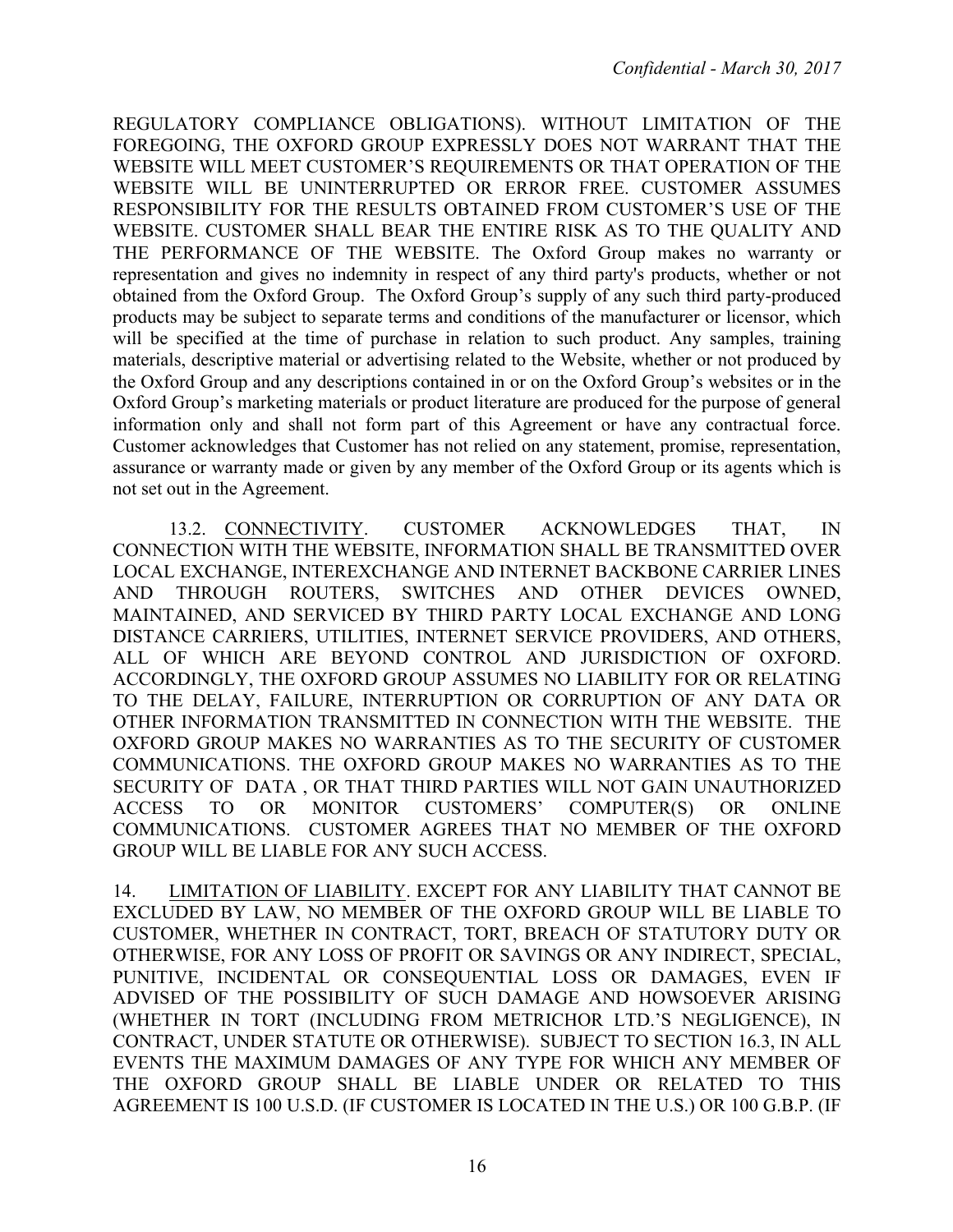CUSTOMER IS LOCATED IN THE U.K.). Any action for breach of Agreement must be commenced within one year of the accrual of the cause of action, following which Customer covenants not to bring or permit the making of any claim, action or proceeding in connection with this Agreement or its subject matter.

15. Customer Responsibility. Customer agrees to assume full responsibility for (a) compliance with this Agreement and (b) all liabilities, costs, expenses, damages and actual losses suffered or incurred by Customer, its affiliates, and their employees, officers and directors ("Customer Group") in connection with: (i) any breach by the Customer Group of this Agreement; (ii) any failure by the Customer Group to use any materials or services made available hereunder in accordance with the Oxford Group's written instructions; (iii) Customer Group's use of any materials made available hereunder; or (iv) any introduction by the Customer Group of hazardous substances into or onto any materials made available hereunder.

## 16. General Provisions

16.1. Export Controls. Customer represents and warrants that Customer is not a citizen, national, or resident of, and is not under control of, the government of Cuba, Iran, Sudan, Libya, North Korea, Syria, nor any country to which the U.S. or the EU has prohibited export and that Customer and relevant Customer personnel are not listed on the U.S. Department of Treasury lists of Specially Designated Nationals, Specially Designated Terrorists, and Specially Designated Narcotic Traffickers, nor is Customer listed on the U.S. Department of Commerce Table of Denial Orders. The Website or part of it may be subject to local export control laws and regulations and Customer must not, directly or indirectly, sell, export, re-export, transfer, divert or otherwise send the Website or associated information or technology to any destination or person prohibited under US, EU or other local laws or regulations and the Customer will not use the Website for, and will not allow the Website to be used for, any purposes prohibited by U.S. or EU law, including, without limitation, for the development, design, manufacture or production of nuclear, chemical or biological weapons of mass destruction. The Website may only be used in the jurisdiction to which it is delivered and may not be redistributed.

16.2. New Zealand Customers. This Section 16.2 applies if the Customer is located in New Zealand. To the extent permitted by applicable Law, each party agrees (a) that it is "in trade" (as such term is generally understood under the laws of New Zealand) and (b)(i) to contract out of Sections 9, 12A, 13 and 14(1) of the Fair Trading Act 1986 and (ii) that it is fair and reasonable that the parties be bound by this provision.

16.3. Australian Customers. This Section 16.3 applies if the Customer is located in Australia. Nothing in this Agreement excludes, restricts or modifies any right or remedy, or any guarantee, warranty or other term of condition, implied or imposed by any legislation that cannot lawfully be excluded or limited, including under the *Competition and Consumer 2010* (Cth) ("Non-Excludable Provision"). To the maximum extent permitted by law, Metrichor Ltd.'s entire liability for breach of a Non-Excludable Provision in relation to this Agreement or the Customer's use of the Website is limited to repairing the Website.

16.4. United Kingdom Customers. This Section 16.4 applies if the Customer is located in the United Kingdom. Nothing in this Agreement excludes, restricts or modifies any right or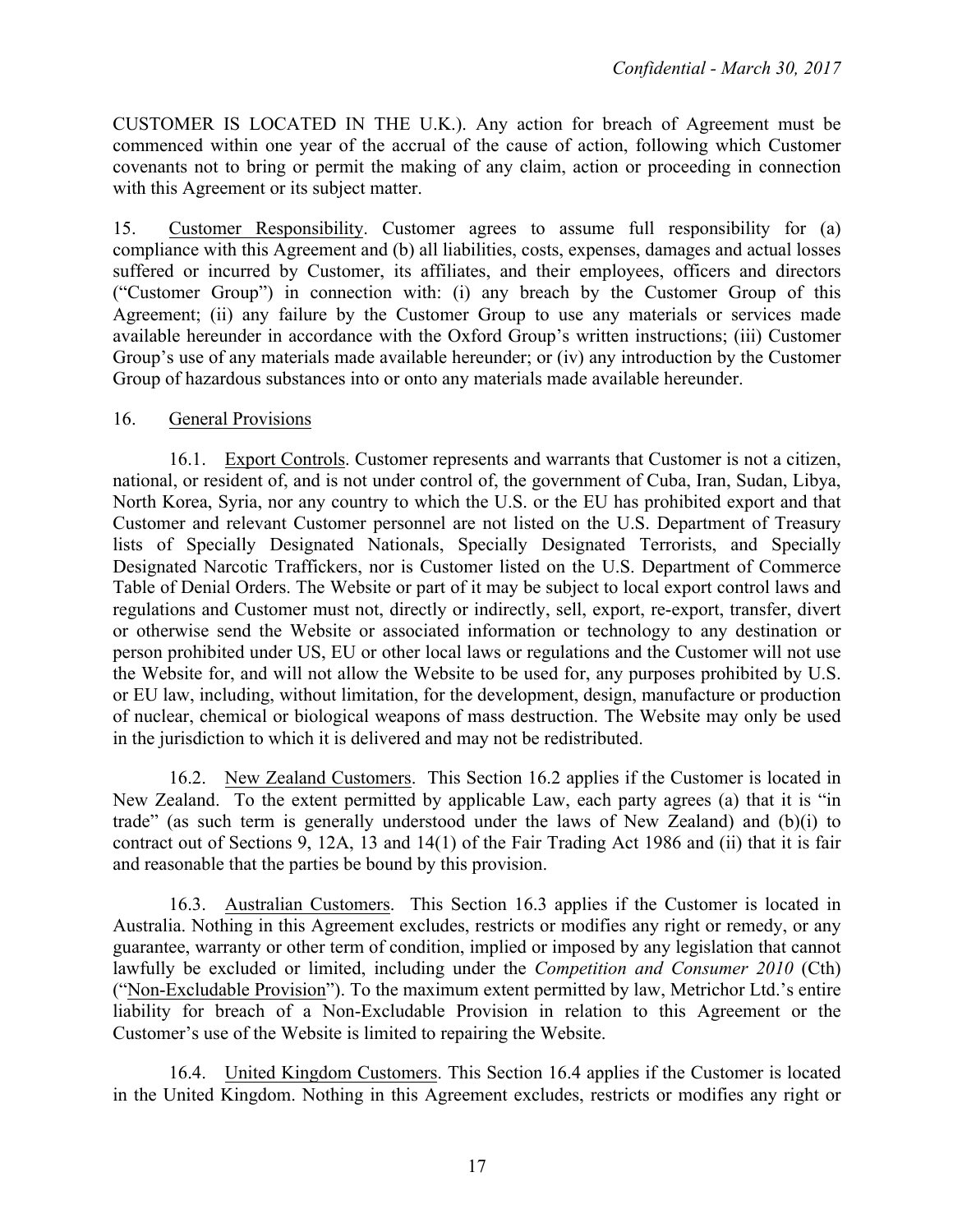remedy, or any guarantee, warranty or other term of condition, implied or imposed by any legislation that cannot lawfully be excluded or limited, including under the Unfair Contract Terms Act 1977, as amended by the Consumer Rights Act 2015 (the "UTCA") (a "Non-Excludable Provision"). To the maximum extent permitted by law, the Parties agree that any limitation of liability, remedy, warranty, guarantee or other term of condition set forth in this Agreement is reasonable (as such term is defined in the UTCA). To the maximum extent permitted by law, in the event any limitation of liability, remedy, warranty, guarantee or other term of condition set forth in this Agreement (a) is deemed not to be reasonable (as such term is defined in the UTCA) and is therefore not excludable or (b) is otherwise deemed to be a Non-Excludable Provision, Metrichor Ltd.'s entire liability for breach of a Non-Excludable Provision in relation to this Agreement or the Customer's use of the Website is limited to repairing the Website.

16.5. Audit. To audit compliance with this Agreement, Customer agrees that upon five (5) days' notice, Metrichor Ltd. shall have the right to inspect and audit Customer's records related to this Agreement. Any such inspection or audit shall be conducted during regular business hours. If such inspections or audits disclose Customer had breached the provisions of this Agreement, then Metrichor Ltd. may terminate this Agreement immediately. Nothing in this clause shall be deemed to limit any legal or equitable remedies available to either party and Metrichor Ltd. is entitled to pursue equitable remedies to the fullest extent permitted under applicable law.

16.6. Severability. If any provision of this Agreement is found to be invalid, illegal or unenforceable, it shall be deemed modified to the minimum extent necessary to make it valid, legal and enforceable. If such modification is not possible, the relevant provision shall be deemed deleted. Any such modification or deletion shall not affect the validity and enforceability of the rest of the Agreement. All restrictions specified in this Agreement shall apply to the maximum extent permissible under applicable law. If Customer believes it has additional rights or the right to act contrary to the express restrictions specified in the Agreement under mandatory laws (including, without limitation, national laws implementing Directive 91/250/EEC and similar laws), Customer agrees to provide Metrichor Ltd. with at least thirty (30) days prior written notice and any reasonably requested information before exercising such rights, to allow us to offer alternatives at our sole discretion.

16.7. Non-Waiver. A waiver by any member of the Oxford Group of any right or remedy arising under this Agreement or by law is only effective if given in writing and will not be deemed to be a waiver of any subsequent breach or default. No failure or delay to exercise any right or remedy provided under the Agreement or by law will constitute a waiver by that party of that or any other right or remedy, nor will it prevent or restrict the further exercise of that or any other right or remedy.

16.8. Notice. Any notice under this Agreement must be given in writing, which may include email. Notice by post should be sent to Customer or Oxford's address as specified on the Order, or to the relevant party's registered office if no such address has been given, or as Customer or Oxford may otherwise direct in writing from time to time. Notice will be deemed received: (a) if delivered personally, on the date of delivery; (b) if sent by prepaid first class post or other next working day delivery service, on the second business day after posting; (c) if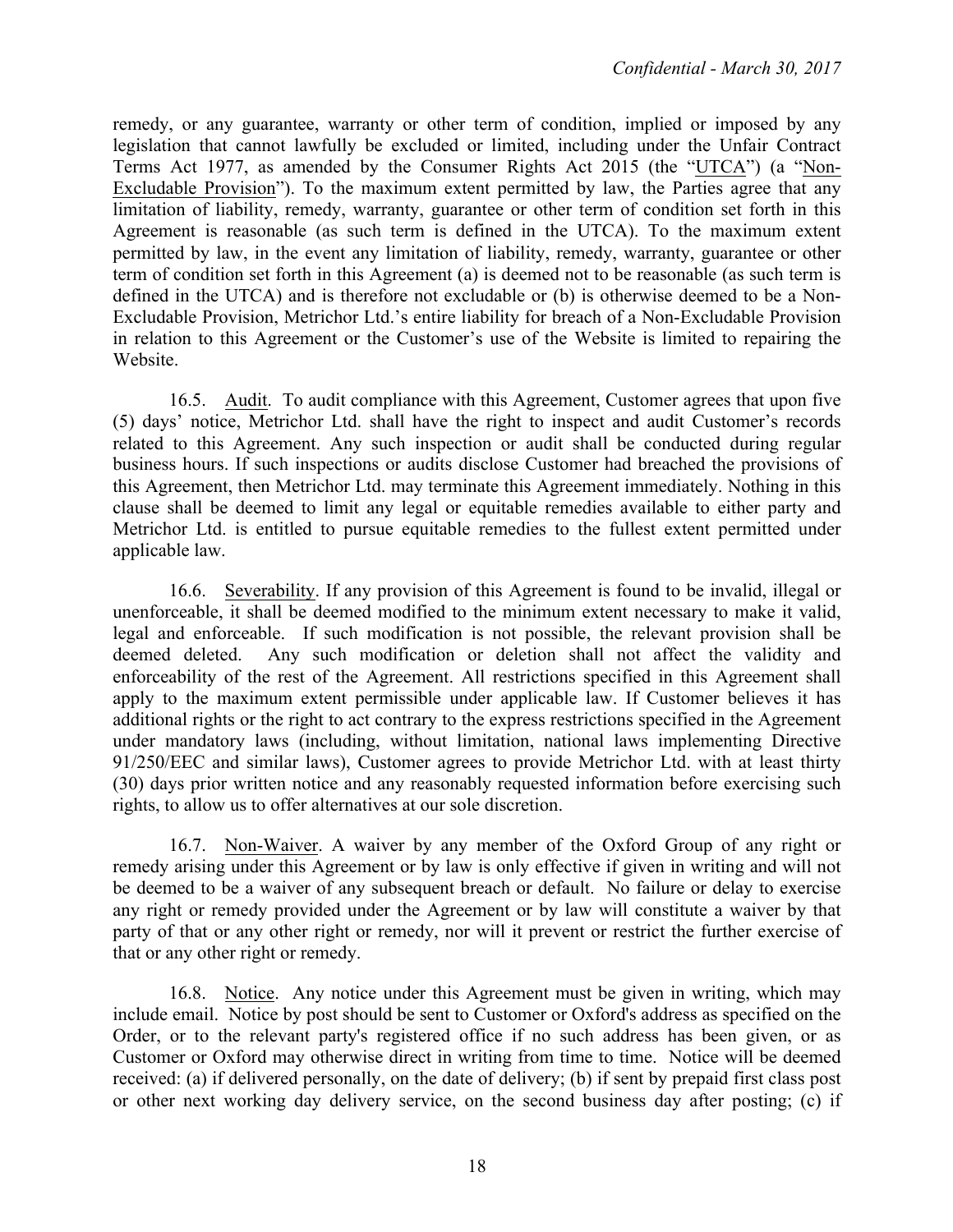delivered by commercial courier, on the date the courier's delivery receipt is signed; or (d) if sent by fax or email, one business day after transmission.

16.9. Governing Law. This Agreement, and any dispute or claim arising out of or in connection with it or its subject matter or formation, will be governed by and construed in accordance with: (a) with respect to the Website used within North or South America, the laws of the State of New York, except for any conflict of laws rules that would give rise to application of the substantive law of another state and except to the extent the Customer is an in instrumentality of the US federal government, in which case, this Agreement shall be governed by US federal law to the extent required and applicable, and otherwise by the laws of the State of New York, and (b) with respect to the Website used outside North or South America, the laws of England. Customer hereby consents to the exclusive jurisdiction of: (a) with respect to the Website used within North or South America, the state and federal courts located in the State of New York, and (b) with respect to the Website used outside North or South America, the courts located in England, for resolution of any dispute or claim arising in connection with this Agreement. Notwithstanding the foregoing, with respect to Goods used outside North or South America, Metrichor Ltd. and any third party beneficiaries of this Agreement may, at its sole option, enforce this Agreement in any jurisdiction in which Customer is subject to suit.

16.10. Successors and Third Party Beneficiaries. A person who is not a party to this Agreement shall have no right to enforce its terms, except for each member of the Oxford Group and their respective affiliates, who are express third-party beneficiaries under this Agreement. This Agreement is binding upon each party's respective successors and assigns.

16.11. Titles. The titles to the sections and paragraphs of this Agreement are solely for the convenience of the Parties and are not an aid in the interpretation of the Agreement.

16.12. Entire Agreement and Acknowledgement. This Agreement, together with the incorporated terms and conditions, constitutes the complete and exclusive agreement between Customer and Metrichor Ltd. with respect to the subject matter hereof, and supersedes all prior or contemporaneous oral or written communications, proposals, representations, understandings or agreements not specifically incorporated herein with respect to the subject matter hereof. To the extent permitted under applicable law, the terms of this Agreement apply to the exclusion of any other terms that Customer may seek to impose or incorporate, including any terms specified on a purchase order, or which are implied by statute, trade, custom, practice or course of dealing.

16.13. Construction of Agreement. For the purposes of this Agreement, the use of the singular shall include the plural, and vice versa, and the use of the conjunctive shall include the disjunctive and vice versa.

16.14. Assignment. Metrichor Ltd. may at any time assign, transfer, mortgage, charge, subcontract or deal in any other way with any or all of Metrichor Ltd.'s rights and obligations under this Agreement in connection with a merger, change of control or sale of assets. Customer may not assign, transfer, mortgage, charge, subcontract, declare a trust over or deal in any other way with any or all of Customer's rights and obligations under this Agreement without Metrichor Ltd.'s prior written consent.